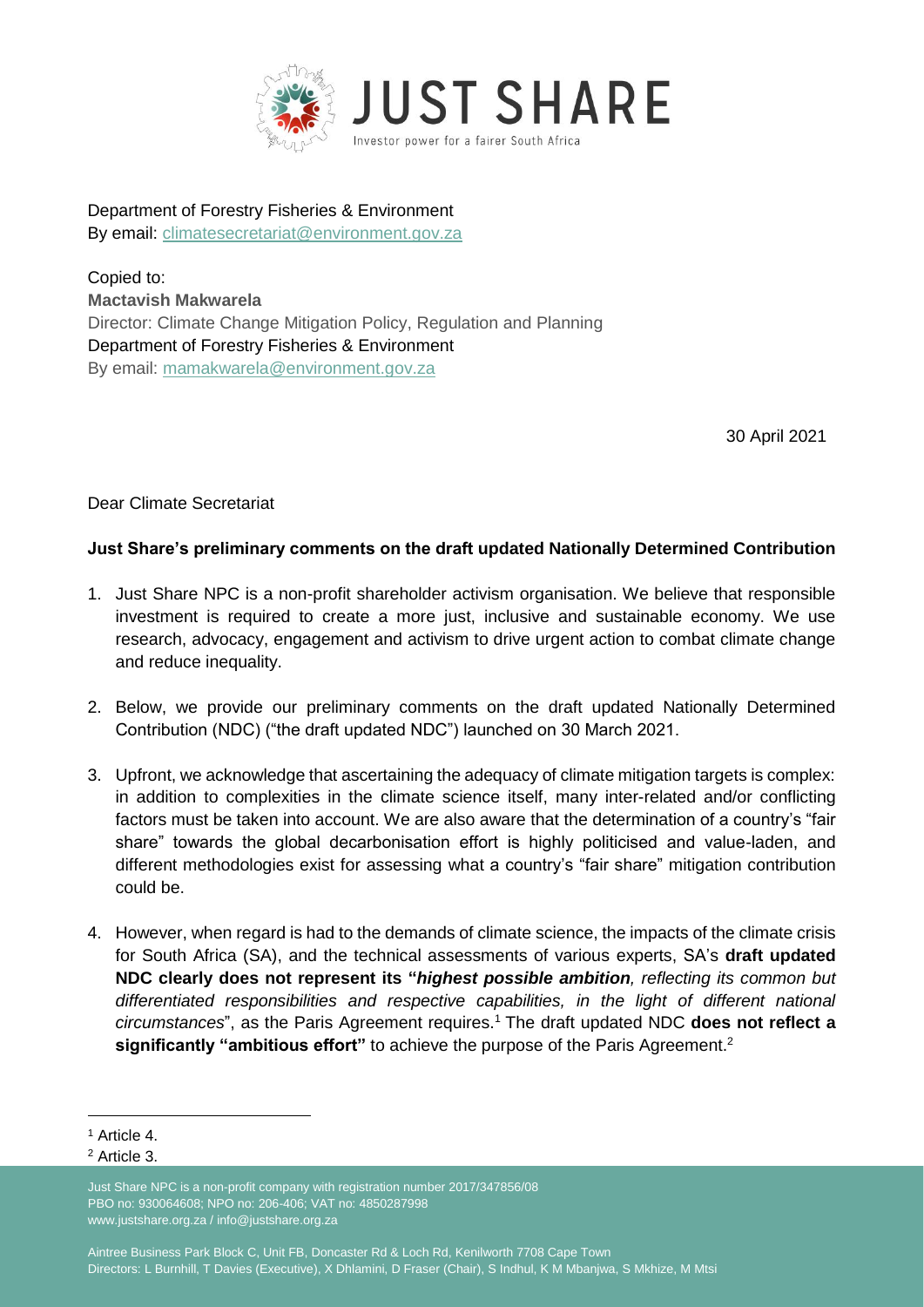

- 5. In summary, the NDC must demonstrate **significantly more climate ambition**, including a **much more ambitious lower end** of the emissions range (which is also called for by "business"). The NDC should, at the very least, be **aligned with a "net zero by 2050" goal**, but ideally with **zero fossil fuels by 2050**. 3
- 6. Despite the clear Paris Agreement requirement for countries to ratchet up their ambition and for NDCs to reflect the "**highest possible ambition**", the draft updated NDC does not even propose reducing emissions below the highest ambition level SA proposed in our first (and current) NDC (the lower/most ambitious end of the Peak Plateau Decline (PPD) trajectory remains the same, for both 2025 and 2030, in the draft "enhanced" NDC as in the current, 2015 NDC).
- 7. Accelerating SA's electricity sector transition aligned to the Paris Agreement goals provides the potential for a massive post-Covid green stimulus, based on accelerated clean energy investment, localisation of value chains, and resolution of SA' s chronic power shortages. Such transition will both mitigate the risk posed to the South African economy and constitutional rights through SA's carbon intensity, and bring enormous economic benefits for people in SA.
- 8. The fact that the draft updated NDC assumes that all of the capacity planned for in the Integrated Resource Plan for electricity ("the IRP 2019") will be built, in circumstances where the IRP, irrationally – and arguably unconstitutionally: forces new coal-fired power into the electricity mix; includes unnecessary gas-fired power; artificially caps renewable power, and assumes an unrealistically-high growth rate, is a clear reflection of the lack of ambition of the NDC. Full implementation of the IRP 2019 will very likely put SA's alignment with the Paris Agreement goals beyond reach.
- 9. Rapid and extensive scaling up of renewable energy generation is the most cost-optimal energy pathway for the continent, and presents significant economic benefits and opportunities.<sup>4</sup> Even if the IRP 2019 were to remain "hard-coded" into the draft updated NDC, and all the fossil fuel power it envisages is built, research by the University of Cape Town (UCT)'s Energy Systems Research Group (ESRG) – on which we understand the Department relied in preparing the draft updated NDC - demonstrates that the lower end of the emission range would be below the proposed 398 megatons of carbon dioxide equivalent (Mt  $CO<sub>2</sub>$  eq) by 2030. If other "policies and measures" (PAMs) like energy efficiency, biofuels, carbon tax, and the Green Transport Strategy are implemented, the lower end of the emission range would be even lower.<sup>5</sup>

[https://meridianeconomics.co.za/wp-content/uploads/2021/03/Financial-support-needs-for-MP-Just-](https://meridianeconomics.co.za/wp-content/uploads/2021/03/Financial-support-needs-for-MP-Just-Transition_final_2.pdf)[Transition\\_final\\_2.pdf](https://meridianeconomics.co.za/wp-content/uploads/2021/03/Financial-support-needs-for-MP-Just-Transition_final_2.pdf) ; [https://meridianeconomics.co.za/wp-content/uploads/2020/08/Power-sector-carbon](https://meridianeconomics.co.za/wp-content/uploads/2020/08/Power-sector-carbon-budgets-2020-v1.1.pdf)[budgets-2020-v1.1.pdf;](https://meridianeconomics.co.za/wp-content/uploads/2020/08/Power-sector-carbon-budgets-2020-v1.1.pdf) [https://meridianeconomics.co.za/wp-content/uploads/2021/04/NDC-](https://meridianeconomics.co.za/wp-content/uploads/2021/04/NDC-Submission_Meridian-Economics.pdf)

[Submission\\_Meridian-Economics.pdf](https://meridianeconomics.co.za/wp-content/uploads/2021/04/NDC-Submission_Meridian-Economics.pdf) ; forthcoming report by SAPVIA and CSIR "Solar PV Industry Jobs Report" [\(https://www.engineeringnews.co.za/article/closing-irps-solar-procurement-gaps-would-unlock-more](https://www.engineeringnews.co.za/article/closing-irps-solar-procurement-gaps-would-unlock-more-jobs-new-report-shows-2021-04-28/rep_id:4136)[jobs-new-report-shows-2021-04-28/rep\\_id:4136\)](https://www.engineeringnews.co.za/article/closing-irps-solar-procurement-gaps-would-unlock-more-jobs-new-report-shows-2021-04-28/rep_id:4136)

<sup>3</sup> [https://theconversation.com/climate-scientists-concept-of-net-zero-is-a-dangerous-trap-157368;](https://theconversation.com/climate-scientists-concept-of-net-zero-is-a-dangerous-trap-157368) [https://www.tandfonline.com/doi/full/10.1080/14693062.2020.1728209;](https://www.tandfonline.com/doi/full/10.1080/14693062.2020.1728209)

<https://www.climatechangenews.com/2020/12/11/10-myths-net-zero-targets-carbon-offsetting-busted/> <sup>4</sup> See, for example: [https://meridianeconomics.co.za/wp-content/uploads/2020/07/Ambition.pdf;](https://meridianeconomics.co.za/wp-content/uploads/2020/07/Ambition.pdf)

<sup>5</sup> Presentation by UCT's ESRG, 28 April 2021.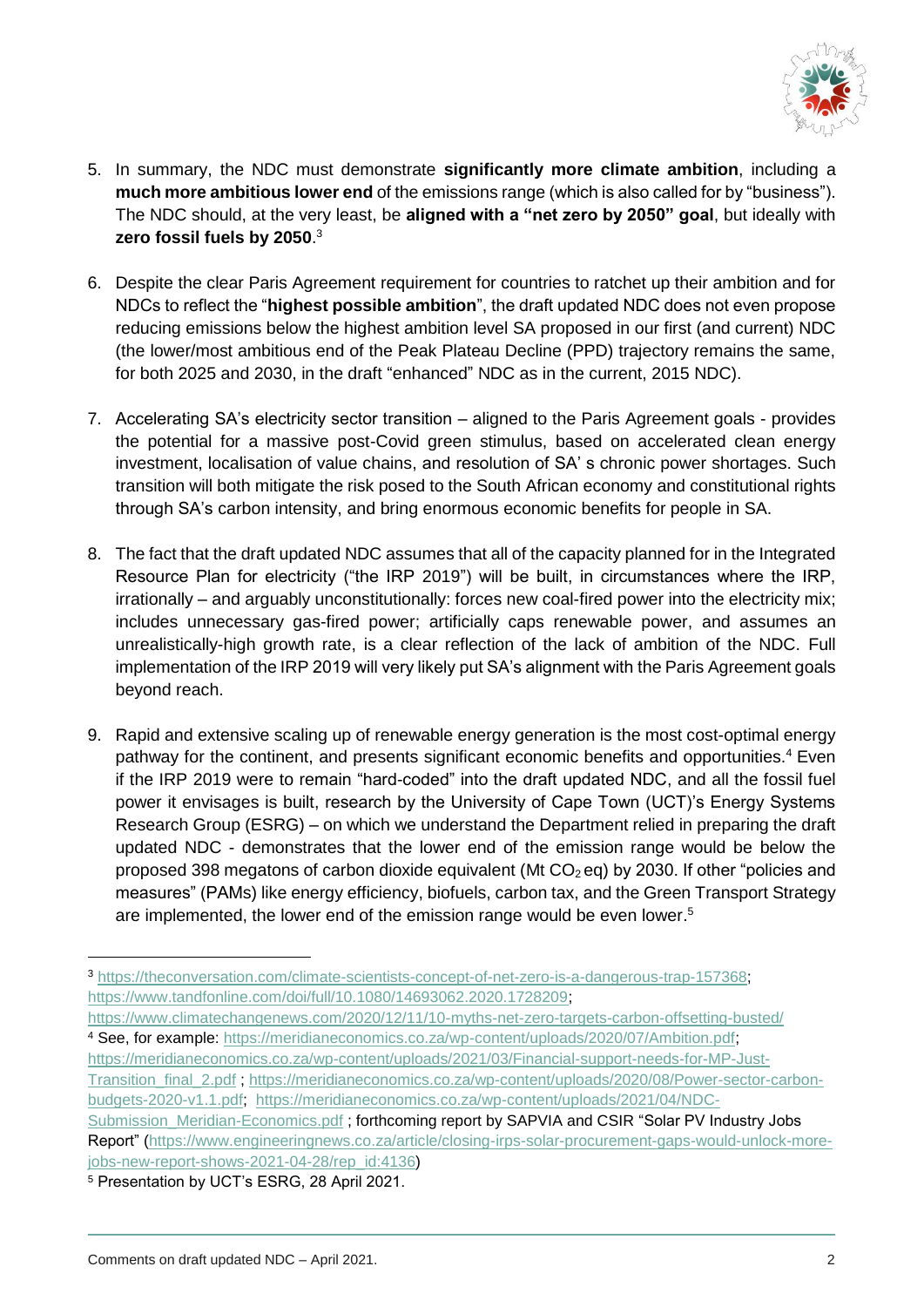

- 10. Assessments of the draft updated NDC targets: by Climate Action Tracker (CAT); using the Climate Equity Reference Calculator (CERC), and technical research commissioned by Greenpeace Africa on the alignment of SA NDC with the 1.5 C global goal (which is expected to be published in May), also all reveal that the targets in the draft updated NDC fall short of what is required to ensure compliance with the goals of the Paris Agreement.
- 11. Comparing the emission reduction targets in the draft updated NDC with *actual* emissions also lays bare just how unambitious they are. It is misleading, in this regard, to rely on the difference between the upper trajectory targets in the current and draft updated NDC as reflecting significantly-increased ambition. The upper trajectory targets in the current NDC are enormously above actual emissions. The upper limit of the proposed updated 2025 range is **5.8 per cent (%) higher than 2017 actual emissions**, and the 2030 upper limit is **only about 8.7% less than actual emissions**. In fact, the proposed 2030 range only envisages emission reductions between 8.7 and 17.4% less than the most recent emissions data. Reducing the upper trajectory targets in these circumstances is hardly "a significant progression". $^{\rm 6}$
- 12. On the plus-side, the draft updated NDC recognises the centrality of a Just Transition to a lowcarbon economy. But the Department cannot and should not rely on SA's significant development challenges, including deep inequality and severe poverty, to delay more meaningful climate action – this delay will merely increase and exacerbate these socio-economic issues. It is also so that more ambitious climate plans and an accelerated transition will attract more climate finance to support a just transition and more social development.<sup>7</sup> The National Business Initiative (NBI) also argues that a more ambitious target - including strengthening the lower end of the trajectory – is an opportunity for SA to access increased climate finance.<sup>8</sup>
- 13. The financial support requirements must be much more clearly articulated in the draft updated NDC. But the reality is that, irrespective of whether SA receives all of the climate change aid it would like, it *has* to up its mitigation ambition. A failure to do so will commit people in SA to further inequality, poverty, worsened health, a more degraded environment, and leave our future generations worse off.
- 14. There is also a risk of increased litigation against government if it fails to take the necessary steps to protect constitutional rights, including human health. <sup>9</sup> Courtrooms have become one of the frontlines for those seeking to limit climate change, with courts coming in as "lawmakers" to address climate change, given the absence of adequate climate action.<sup>10</sup>

<sup>6</sup> As claimed on page 14 of the draft updated NDC.

<sup>7</sup> [https://meridianeconomics.co.za/wp-content/uploads/2021/03/Financial-support-needs-for-MP-Just-](https://meridianeconomics.co.za/wp-content/uploads/2021/03/Financial-support-needs-for-MP-Just-Transition_final_2.pdf)[Transition\\_final\\_2.pdf](https://meridianeconomics.co.za/wp-content/uploads/2021/03/Financial-support-needs-for-MP-Just-Transition_final_2.pdf) ; [https://meridianeconomics.co.za/wp-content/uploads/2021/04/NDC-](https://meridianeconomics.co.za/wp-content/uploads/2021/04/NDC-Submission_Meridian-Economics.pdf)[Submission\\_Meridian-Economics.pdf](https://meridianeconomics.co.za/wp-content/uploads/2021/04/NDC-Submission_Meridian-Economics.pdf)

<sup>8</sup> NBI webinar, 28 April 2021 [https://www.researchgate.net/publication/349864245\\_Major\\_climate\\_change](https://www.researchgate.net/publication/349864245_Major_climate_change-induced_risks_to_human_health_in_South_Africa)induced risks to human health in South Africa

<sup>&</sup>lt;sup>9</sup> See, for example:<https://lifeaftercoal.org.za/about/deadly-air>

<sup>10</sup> <https://10nics2020.futureearth.org/>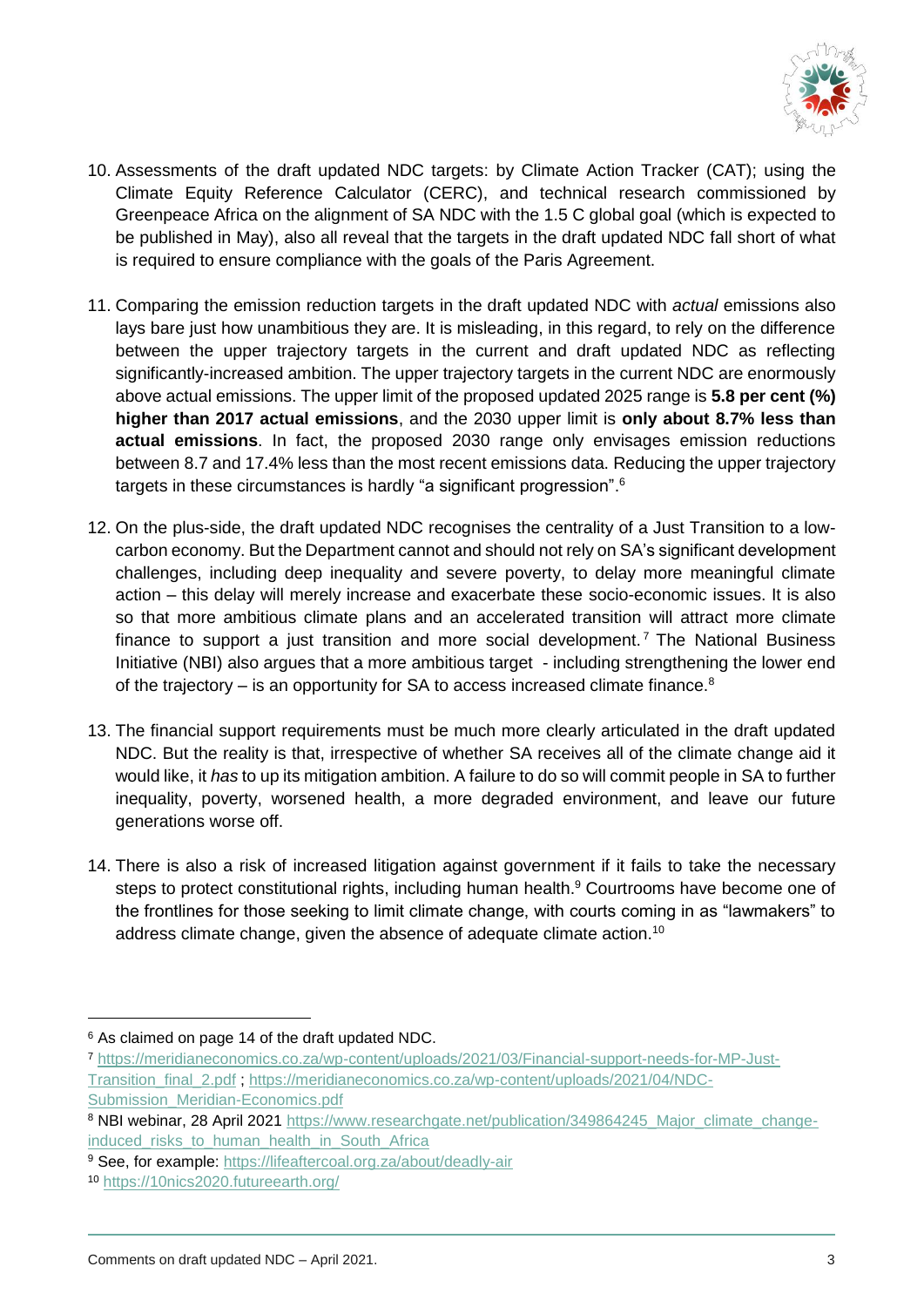

- 15. According to its website, the Department of Forestry, Fisheries and Environment ("the Department"), aims "*to radically transform our approach to environmental protection, while also balancing it with socio- economic development – crucial pillars on which sustainable development rests. Also in our quest to achieve the millennium development goals, particularly environmental protection and poverty reduction, we continue to promote various initiatives that galvanise unprecedented efforts to make South Africa a better country for all who live in it. The department therefore aims to provide leadership in environmental management, utilisation, conservation and protection of ecological infrastructure*". 11
- 16. Whilst there is clearly major misalignment and several contradictions in SA's policy framework (such as between the IRP 2019 and the NDC), there is simply no defensible basis for SA not to seek meaningful climate mitigation targets and strive to achieve them. We argue that SA should, in fact, adopt even more stringent reduction targets than the emission reductions required by the **2018 IPCC Special Report on Global Warming of 1.5ºC**<sup>12</sup> ("the IPCC Special Report"), to demonstrate leadership in climate change response, and encourage other countries to set ambitious targets, rather than simply hoping that others will take more ambitious action.
- 17. If SA is not, in fact, able to meet these more ambitious decarbonisation targets, there is no "penalty": countries are not legally bound to meet their NDC targets - they must take action "with the aim of achieving" their goals. By contrast, the consequences of not even attempting to do so, are dire, and will impact marginalised, poor communities in SA worst.
- 18. In short, we urge the Department to exercise clear and decisive leadership and "*galvanise unprecedented efforts to make South Africa a better country for all who live in it",* by demonstrating in the updated NDC that it understands the scale and urgency of the challenge; rather than setting weak targets with the plan to "over-achieve" them.
- 19. Before providing our comments, we explain why these comments are preliminary.

# **The preliminary nature of Just Share's comments**

20. Our comments are preliminary because, despite the magnitude and complexity of the draft NDC, the length of the time that the Department has had to prepare the draft updated NDC (which, pre-Covid, was due to be submitted to the United Nations Framework Convention on Climate Change (UNFCCC) Secretariat in 2020), and despite motivated requests – by Just Share and others - for more time, the Department has only provided 20 (twenty) working days for written comment on the draft NDC. It has also refused, despite requests, to provide the public with any of the supporting documents referred to in the draft NDC, to assist in preparing written comments – indicating that "the technical reports will be shared later". We argue that this is unreasonable and unfair.

<sup>11</sup> <https://www.environment.gov.za/aboutus/department>

<sup>12</sup> <https://www.ipcc.ch/sr15/>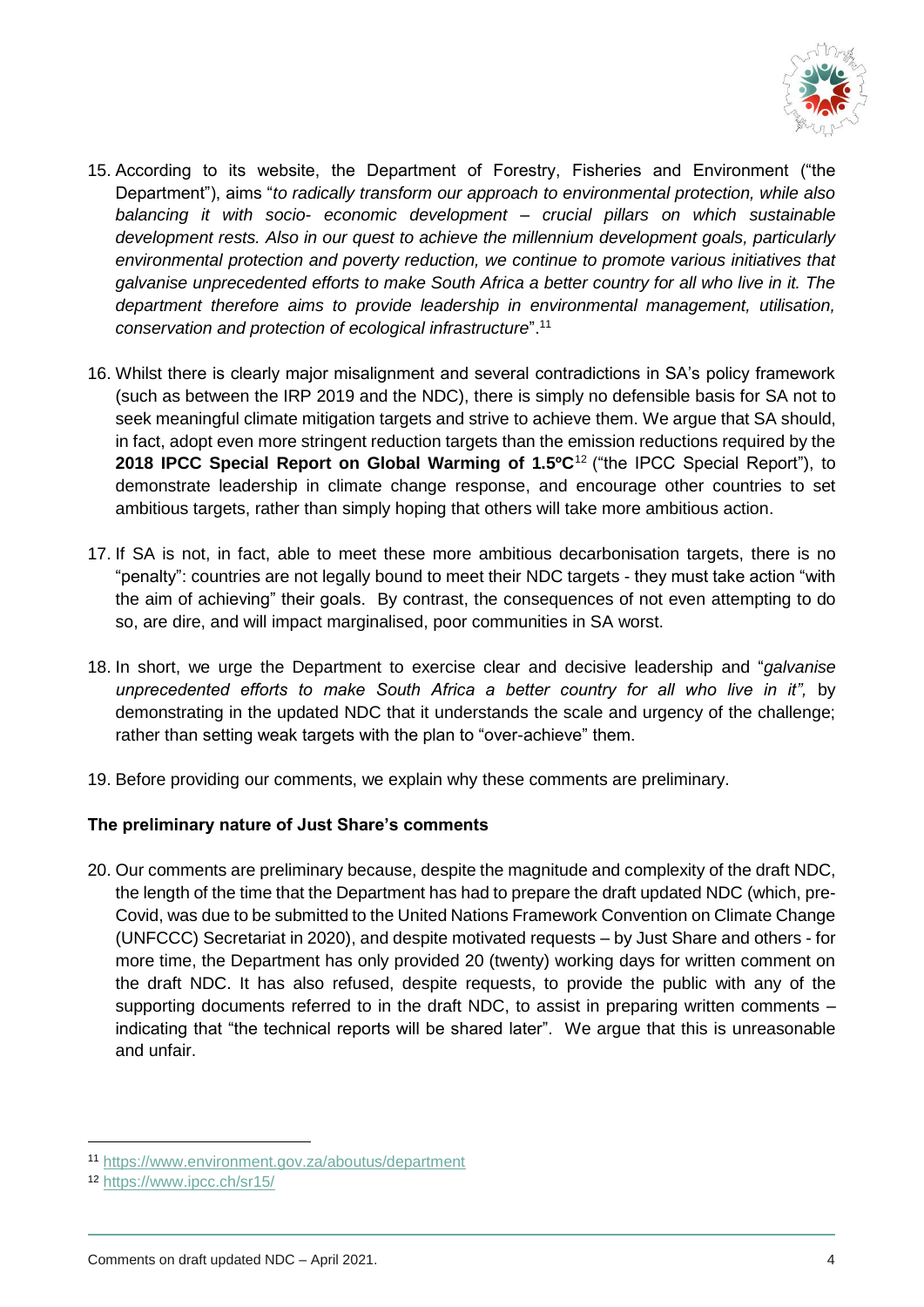

- 21. We also understand that "targeted virtual consultations with interest groups" including "civil society" will be held, and that consultation continues until the end of May. Some consultations have since been scheduled, according to the Department's website. We note that a consultation with Business Unity South Africa (BUSA) was held first. We trust that the Department will make meaningful efforts to consult widely with civil society and particularly with poor communities, who will bear the brunt of climate inaction.
- 22. Also given the short time period provided for comment, we have focused our submissions on the mitigation component of the draft NDC.
- 23. Just Share therefore reserves its right to supplement these written comments.

# **The context**

- 24. SA is the 12<sup>th</sup> (twelfth) largest emitter of greenhouse gases (GHGs) globally, with the 38<sup>th</sup> (thirtyeighth) largest per capita emissions (higher than China's and India's, and well-above the globalaverage).<sup>13</sup> SA has the most carbon-intensive economy in the G20 (more than double the global average), $^{14}$  and the highest reliance on coal. $^{15}$
- 25. SA is one of the most unequal countries in the world,<sup>16</sup> with staggeringly high unemployment rates (just under one-third of the population).<sup>17</sup>
- 26. The country faces severe climate transition risks some USD120 billion between 2013 and 2035, which is expected to accelerate from the mid-2020's.<sup>18</sup> Our economy is particularly vulnerable to trade-related climate change risks arising from measures aimed at transiting to low-carbon pathways.<sup>19</sup>

<sup>13</sup> <http://www.globalcarbonatlas.org/en/CO2-emissions>

<sup>14</sup> <https://www.pwc.co.uk/services/sustainability-climate-change/insights/net-zero-economy-index.html> While carbon intensity decreased by 2.4% globally in 2019, SA recorded an increase in carbon intensity of 1.3%, the second consecutive year of increase.

<sup>15</sup> <https://ember-climate.org/global-electricity-review-2021/g20-profiles/south-africa/> 86% of the country's electricity was produced from coal in 2020. The global average is 34%, and India is second to SA, generating 71% of its electricity from coal.

<sup>16</sup> <https://www.worldbank.org/en/country/southafrica/overview>

<sup>17</sup>[http://www.statssa.gov.za/?p=14031#:~:text=The%20unemployment%20rate%20increased%20from,of%20](http://www.statssa.gov.za/?p=14031#:~:text=The%20unemployment%20rate%20increased%20from,of%20the%20QLFS%20in%202008) [the%20QLFS%20in%202008](http://www.statssa.gov.za/?p=14031#:~:text=The%20unemployment%20rate%20increased%20from,of%20the%20QLFS%20in%202008)

<sup>18</sup> [https://www.climatepolicyinitiative.org/publication/understanding-the-impact-of-a-low-carbon-transition-on](https://www.climatepolicyinitiative.org/publication/understanding-the-impact-of-a-low-carbon-transition-on-south-africa/)[south-africa/](https://www.climatepolicyinitiative.org/publication/understanding-the-impact-of-a-low-carbon-transition-on-south-africa/)

<sup>19</sup> [https://www.tips.org.za/research-archive/sustainable-growth/green-economy-2/item/3895-the-global](https://www.tips.org.za/research-archive/sustainable-growth/green-economy-2/item/3895-the-global-climate-change-regime-and-its-impacts-on-south-africa-s-trade-and-competitiveness-a-data-note-on-south-africa-s-exports)[climate-change-regime-and-its-impacts-on-south-africa-s-trade-and-competitiveness-a-data-note-on-south-](https://www.tips.org.za/research-archive/sustainable-growth/green-economy-2/item/3895-the-global-climate-change-regime-and-its-impacts-on-south-africa-s-trade-and-competitiveness-a-data-note-on-south-africa-s-exports)

[africa-s-exports](https://www.tips.org.za/research-archive/sustainable-growth/green-economy-2/item/3895-the-global-climate-change-regime-and-its-impacts-on-south-africa-s-trade-and-competitiveness-a-data-note-on-south-africa-s-exports) This situation is largely a function of: a) the country's carbon-intensive energy system; b) poor energy efficiency performance; and c) the key role played by energy-intensive industries in SA's economy. The country's vulnerability is also reinforced by the absence of an ambitious climate change framework, SA's relatively long distance to its trading partners and the status of emerging economy and upper-middle-income country (exemptions at the international level are likely to be granted solely to low-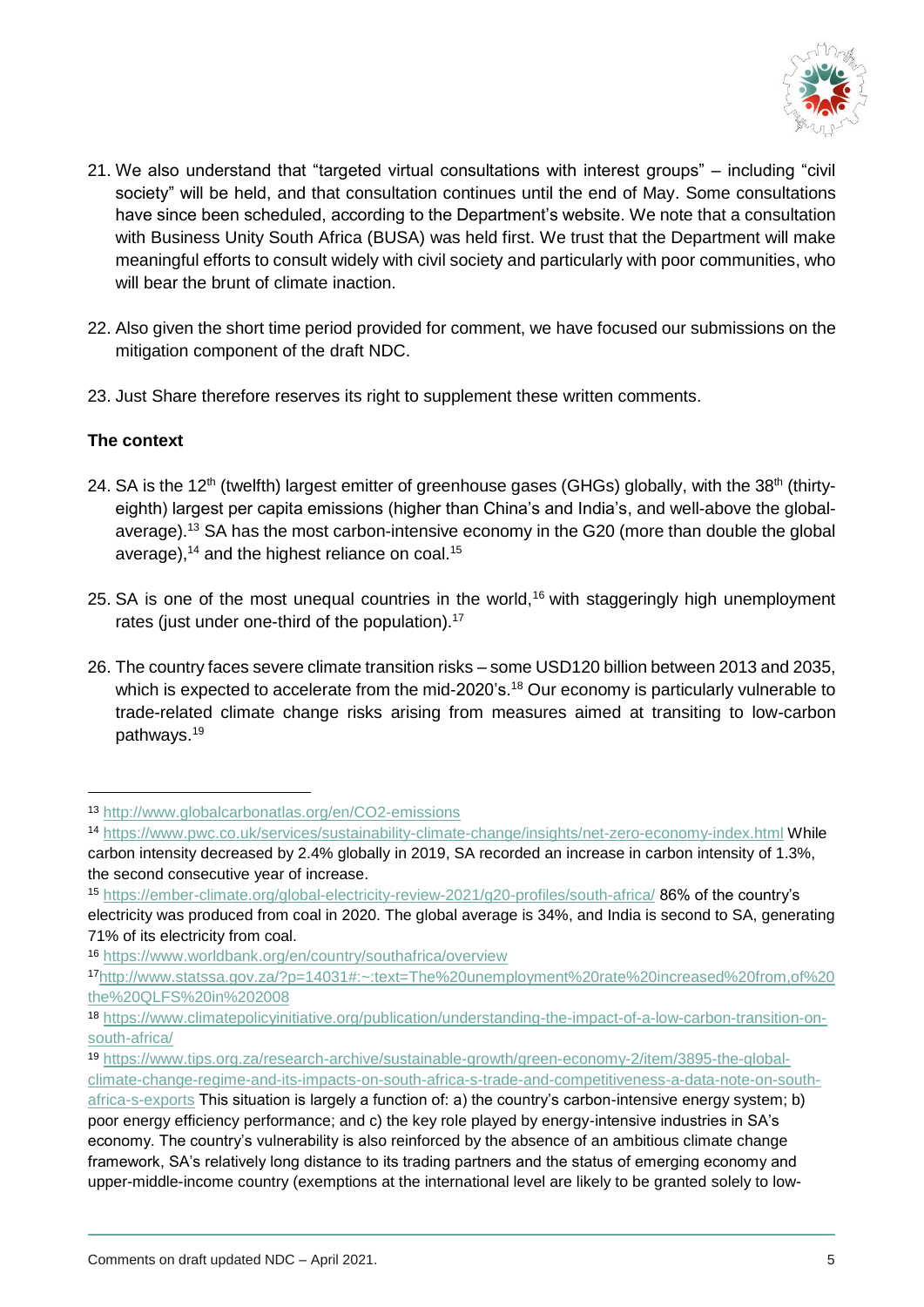

- 27. SA has made its draft updated NDC available for comment at a time when atmospheric  $CO<sub>2</sub>$ levels could be at their highest in 23 million years, <sup>20</sup> and 19 of the hottest years have occurred since 2000.<sup>21</sup> The severity and risks of global heating are increasingly apparent; for example the incidence of droughts, floods, storm surges, desertification, wildfires, and hurricane activity are all increasing;<sup>22</sup> global farming productivity has fallen 21% since the 1960s - the equivalent of losing about seven years of farm productivity increases; <sup>23</sup> and humans are creating or exacerbating the environmental conditions that could lead to further pandemics.<sup>24</sup> Africa is also particularly vulnerable to climate change (this is true regarding both the physical impacts of climate change and regarding adaptation to its impacts), and SA is likely to warm at twice the global rate.<sup>25</sup>
- 28. SA will experience the impacts of climate change very acutely. In unmitigated GHG emissions scenarios, warming of up to 5 to 8 degrees Celsius (°C) is projected over the interior of the country by the end of this century. Under a range of warming scenarios, drier conditions will be experienced in the west and south of the country, and wetter conditions in the east. Rainfall patterns will become more variable and unpredictable. These changes will impact on water resources (in circumstances where the country is already severely water-stressed) and food production, and increase the vulnerability of impoverished communities.<sup>26</sup>
- 29. The **IPCC Special Report** has determined that, to avoid the worst impacts of climate change, global emissions must be almost halved by 2030, and reduced to "net zero" by 2050.<sup>27</sup> Average global energy-related carbon emissions have risen by 1.5% per year from 2009 to 2019,<sup>28</sup> with the result that it has been determined that a decarbonisation rate of 11.7% per annum is required in order to limit warming to  $1.5^{\circ}$ C.<sup>29</sup> Even the massively-disruptive global lockdowns are only

income countries and, to some extent, to lower-middle-income countries. Given SA's international status, it is a likely that the country will not be treated as leniently as low/lower-middle countries).

<sup>20</sup> [https://pubs.geoscienceworld.org/gsa/geology/article/48/9/888/586769/A-23-m-y-record-of-low-](https://pubs.geoscienceworld.org/gsa/geology/article/48/9/888/586769/A-23-m-y-record-of-low-atmospheric-CO2)

[atmospheric-CO2;](https://pubs.geoscienceworld.org/gsa/geology/article/48/9/888/586769/A-23-m-y-record-of-low-atmospheric-CO2)<https://www.sciencedaily.com/releases/2020/06/200601194144.htm>

<sup>21</sup> <https://climate.nasa.gov/vital-signs/global-temperature/>

<sup>22</sup> [https://www.ipcc.ch/site/assets/uploads/2018/03/SREX-Chap3\\_FINAL-1.pdf](https://www.ipcc.ch/site/assets/uploads/2018/03/SREX-Chap3_FINAL-1.pdf)

<sup>23</sup> <https://www.sciencedaily.com/releases/2021/04/210401112554.htm>

<sup>&</sup>lt;sup>24</sup> See, for example: [https://theconversation.com/human-activities-are-responsible-for-viruses-crossing-over](https://theconversation.com/human-activities-are-responsible-for-viruses-crossing-over-from-bats-and-causing-pandemics-like-coronavirus-134226)[from-bats-and-causing-pandemics-like-coronavirus-134226;](https://theconversation.com/human-activities-are-responsible-for-viruses-crossing-over-from-bats-and-causing-pandemics-like-coronavirus-134226)

[https://www.scientificamerican.com/article/destroyed-habitat-creates-the-perfect-conditions-for-coronavirus](https://www.scientificamerican.com/article/destroyed-habitat-creates-the-perfect-conditions-for-coronavirus-to-emerge/)[to-emerge/;](https://www.scientificamerican.com/article/destroyed-habitat-creates-the-perfect-conditions-for-coronavirus-to-emerge/)<https://www.hsph.harvard.edu/c-change/subtopics/coronavirus-and-climate-change/> 25

[https://www.environment.gov.za/sites/default/files/docs/nationalclimatechange\\_adaptationstrategy\\_ue10nov](https://www.environment.gov.za/sites/default/files/docs/nationalclimatechange_adaptationstrategy_ue10november2019.pdf) [ember2019.pdf](https://www.environment.gov.za/sites/default/files/docs/nationalclimatechange_adaptationstrategy_ue10november2019.pdf) ;<http://www.csag.uct.ac.za/2019/09/25/twice-the-global-rate/>

<sup>26</sup> [https://www.environment.gov.za/sites/default/files/docs/2020lowemission\\_developmentstrategy.pdf](https://www.environment.gov.za/sites/default/files/docs/2020lowemission_developmentstrategy.pdf) <sup>27</sup> <https://www.ipcc.ch/sr15/>

<sup>28</sup> [https://www.unep.org/emissions-gap-report-2020;](https://www.unep.org/emissions-gap-report-2020) [https://www.pwc.co.za/en/assets/pdf/net-zero-for-south](https://www.pwc.co.za/en/assets/pdf/net-zero-for-south-africa.pdf)[africa.pdf](https://www.pwc.co.za/en/assets/pdf/net-zero-for-south-africa.pdf)

<sup>29</sup> [https://www.pwc.co.za/en/assets/pdf/net-zero-for-south-africa.pdf.](https://www.pwc.co.za/en/assets/pdf/net-zero-for-south-africa.pdf) According to

[https://www.tandfonline.com/doi/full/10.1080/14693062.2020.1728209,](https://www.tandfonline.com/doi/full/10.1080/14693062.2020.1728209) double-digit annual mitigation rates are required of developed countries, from 2020, if they are to align their policies with the Paris Agreement's temperature commitments and principles of equity.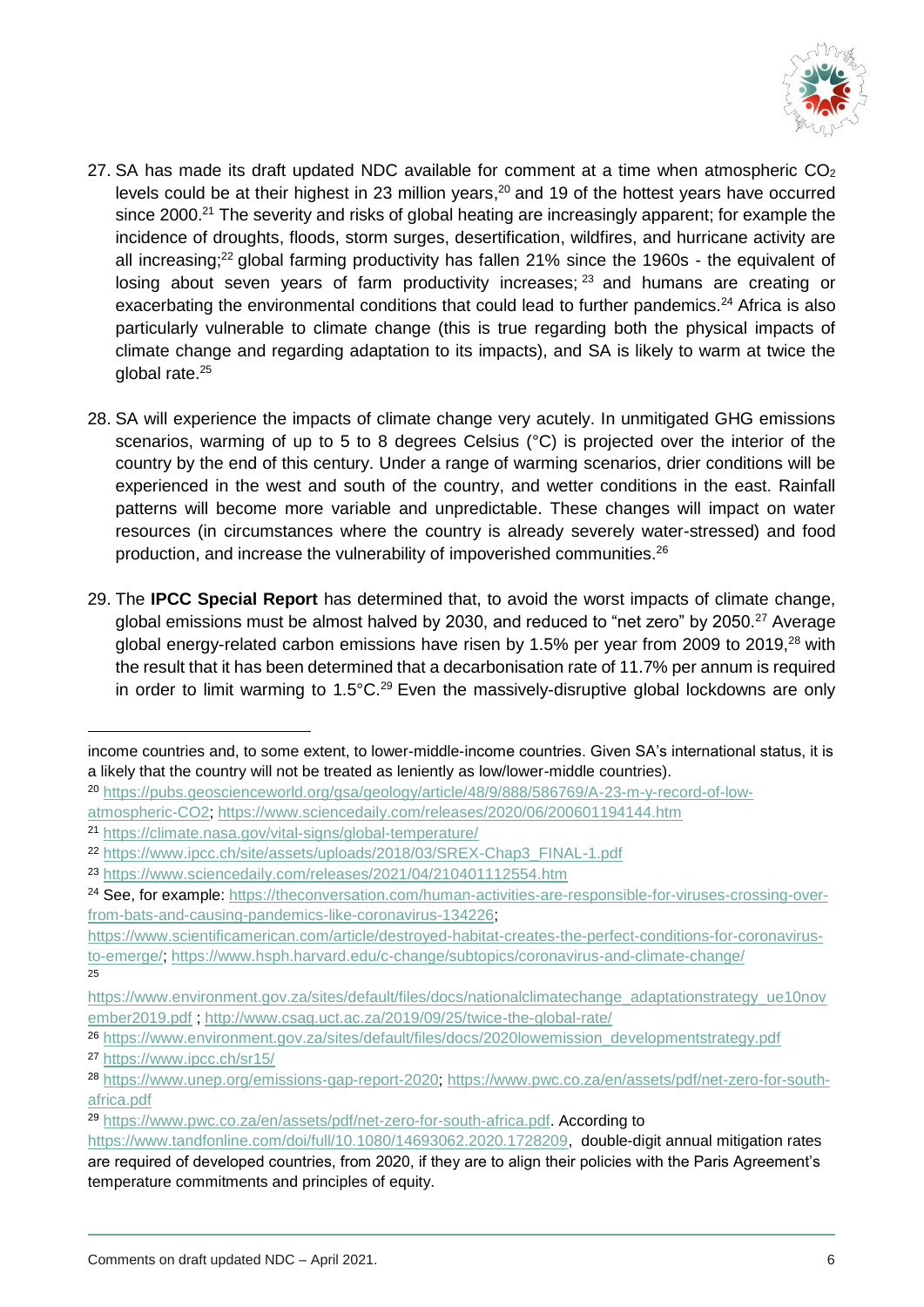

predicted to have resulted in a temporary 5 to 6.4% decrease in global emissions in 2020, and these have rebounded strongly.<sup>30</sup> CO<sub>2</sub> emissions this year are forecast to jump by the second biggest annual rise in history.<sup>31</sup>

- 30. Covering submissions made by 31 December 2020 (when 75 Parties had communicated a new or updated NDC, representing approximately 30% of global GHG emissions), the **Nationally Determined Contribution Synthesis Report**, <sup>32</sup> published on 26 February, demonstrates that, even if countries achieve their current Paris-related pledges to reduce carbon emissions, their combined impacts would put the world on a path to achieve only a 1% reduction in global emissions by 2030, compared to 2010 levels – in circumstances where a reduction of almost 50% is required to meet the 1.5°C temperature goal.
- 31. A low-carbon pandemic recovery could cut 25% off the GHG emissions expected in 2030, based on policies in place before COVID-19. Such a recovery would far outstrip savings foreseen with the implementation of unconditional NDCs under the Paris Agreement, and put the world close to the  $2^{\circ}$ C pathway.<sup>33</sup>

# **Mitigation**

32. The Paris Agreement requires parties, "*as [NDCs] to the global response to climate change …to undertake and communicate ambitious efforts … with the view to achieving the purpose of this Agreement as set out in Article 2. The efforts of all Parties will represent a progression over time, while recognizing the need to support developing country Parties for the effective implementation of this Agreement". <sup>34</sup>* It provides that parties should *"prepare, communicate and maintain successive [NDCs] that it intends to achieve. Parties shall pursue domestic mitigation measures, with the aim of achieving the objectives of such contributions. Each Party's successive [NDC] will represent a progression beyond the Party's then current [NDC] and reflect its highest possible ambition, reflecting its common but differentiated responsibilities and respective capabilities, in the light of different national circumstances*".<sup>35</sup>

# First NDC

33. SA submitted its first NDC to the UNFCCC Secretariat in October 2015. The mitigation targets use the previously-defined "peak, plateau and decline" (PPD) GHG emissions trajectory to 2050. This provided for SA's GHG emissions to:

<sup>34</sup> Article 3.

<sup>30</sup> [https://www.iea.org/news/after-steep-drop-in-early-2020-global-carbon-dioxide-emissions-have](https://www.iea.org/news/after-steep-drop-in-early-2020-global-carbon-dioxide-emissions-have-rebounded-strongly)[rebounded-strongly](https://www.iea.org/news/after-steep-drop-in-early-2020-global-carbon-dioxide-emissions-have-rebounded-strongly) ;<https://www.nature.com/articles/d41586-021-00090-3> ;

<https://www.iea.org/reports/global-energy-review-2021/co2-emissions#abstract>

<sup>31</sup> <https://www.iea.org/reports/global-energy-review-2021/co2-emissions#abstract>

<sup>32</sup> [https://unfccc.int/process-and-meetings/the-paris-agreement/nationally-determined-contributions-](https://unfccc.int/process-and-meetings/the-paris-agreement/nationally-determined-contributions-ndcs/nationally-determined-contributions-ndcs/ndc-synthesis-report)

[ndcs/nationally-determined-contributions-ndcs/ndc-synthesis-report](https://unfccc.int/process-and-meetings/the-paris-agreement/nationally-determined-contributions-ndcs/nationally-determined-contributions-ndcs/ndc-synthesis-report)

<sup>33</sup> <https://www.unep.org/emissions-gap-report-2020>

<sup>35</sup> Article 4 (2)-(3).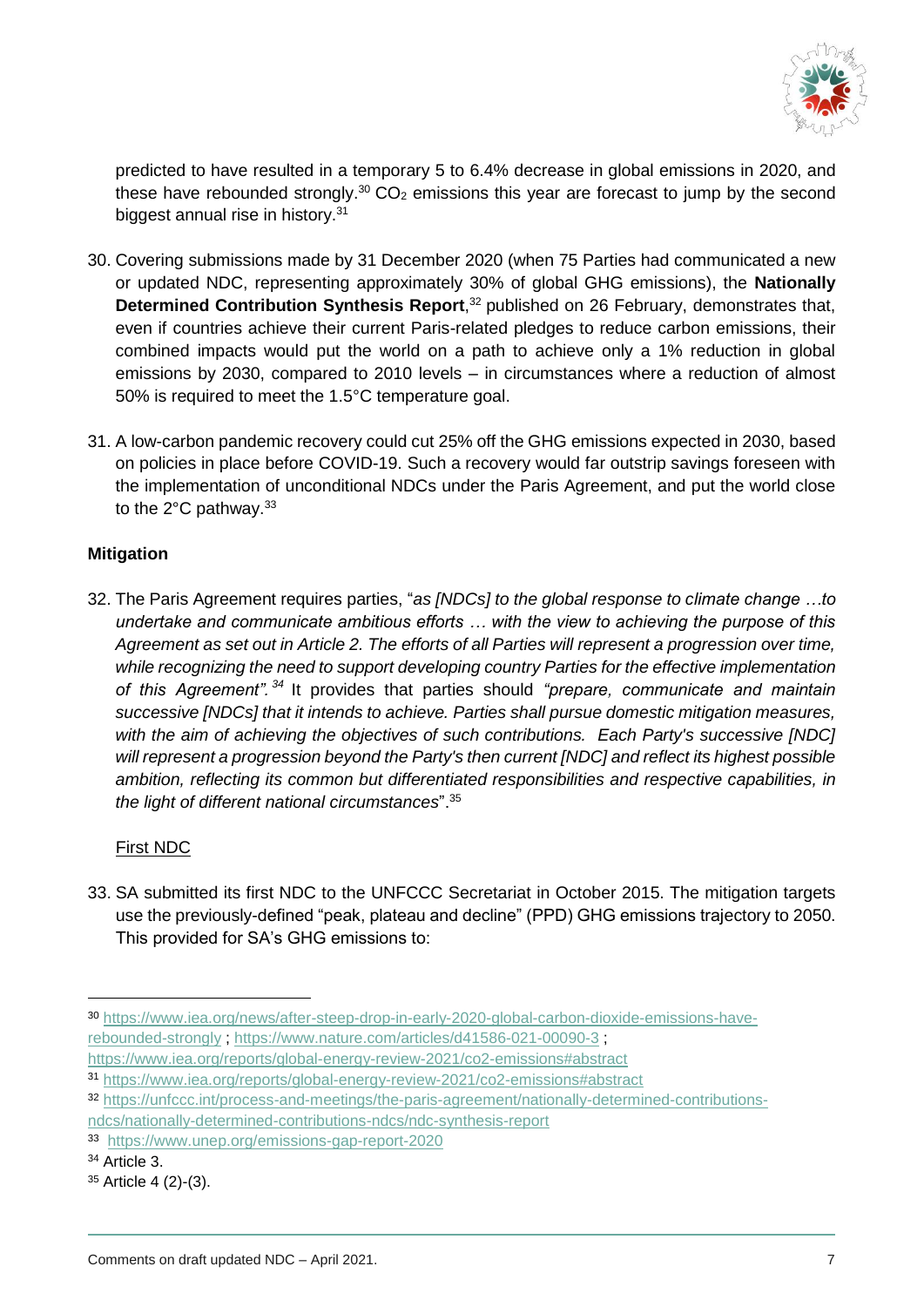

- a. peak in the period 2020 to 2025 in a range with a lower limit of 398 Mt CO2-eq and upper limits of 583 Mt CO2-eq (for 2020) and 614 Mt CO2- eq (for 2025);
- b. then plateau for up to ten years, within a range with a lower limit of 398 Mt CO2-eq and upper limit of 614 Mt CO2-eq (by 2035); and
- c. from 2036 onwards, to decline in absolute terms to a range with a lower limit of 212 Mt CO2-eq and an upper limit of 428 Mt CO2-eq by 2050.
- 34. The first NDC provides that "*South Africa's emissions by 2025 and 2030 will be in a range between 398 and 614 Mt CO2–eq, as defined in national policy*".
- 35. CAT<sup>36</sup> is regarded as one of the best independent sources for the assessment of the adequacy of the mitigation component of countries' NDCs in terms of the Paris temperature goals. CAT models a wide variety of published approaches to sharing the global mitigation burden, which represent a wide range of developed and developing country perspectives.
- 36. Using a combination of these, and considering adequacy against the Paris target, the independent scientific analysis of CAT finds that the upper trajectory of SA's first NDC range i.e. the minimum targeted level of ambition - is 'highly insufficient', as is the corresponding target for 2050. "The "highly insufficient" rating indicates that SA's climate commitment in 2030 is not consistent with holding warming to below 2°C, let alone limiting it to 1.5°C as required under the Paris Agreement. It is instead consistent with warming between 3°C and 4°C. In other words, if all countries were to follow SA's approach, warming could reach over 3°C and up to 4°C. The lower trajectory in 2025, 2030, and 2050 is considered by CAT to be compatible with containing warming to 2˚C, but not below this temperature. In the long term (in 2050), the PPD range is rated as "insufficient" (meaning a 3 degree world) at the upper end, and "2 degrees compatible" at the lower end.<sup>37</sup>
- 37. This means, CAT indicated, that SA's first climate commitment is not in line with any interpretation of a "fair" approach to the 2°C goal, let alone the Paris Agreement's 1.5°C limit. CAT found that SA's then current policies were at the least stringent end of what would be a fair share of global effort, and were not consistent with the Paris Agreement warming limit, "*unless other countries make much deeper reductions and comparably greater effort*".
- 38. CAT's assessment indicates the following are 1.5 degree aligned target ranges:
	- a. 2020: 334-445 Mt CO<sub>2</sub>eq;
	- b. 2025: 275-398 Mt  $CO<sub>2</sub>$ eq; and
	- c. 2030: 188-348 Mt  $CO<sub>2</sub>$ eq.

<sup>36</sup> Climateactiontracker.org

<sup>37</sup> <https://climateactiontracker.org/countries/south-africa/>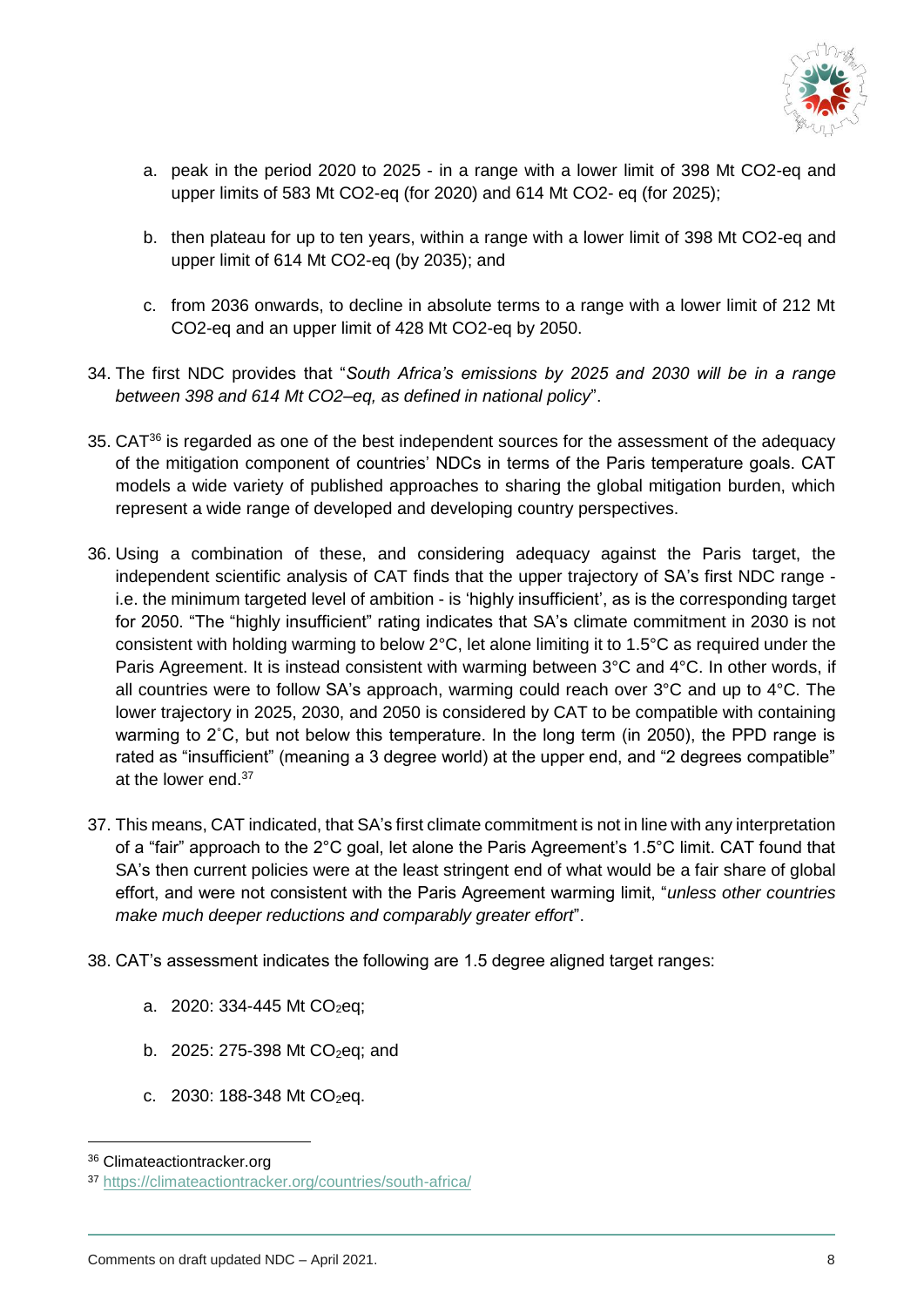

39. UCT's then Energy Research Centre, in 2019 reported on an alternative technical assessment of SA's electricity future to inform debate on the draft IRP 2018 ("the Alternative IRP Report)".<sup>38</sup> The report also found that the low-PPD budget was "*unlikely to be a sufficient contribution to limiting warming to the Paris Agreement target of 'well below' 2°C; in particular, to limit warming to below the 1.5°C target requires global net zero emissions by 2050*". <sup>39</sup> The analysis demonstrated that SA could – and should - increase its climate ambition at relatively low cost to the economy.<sup>40</sup>

# Low Emission Development Strategy

- 40. In order to achieve the long-term temperature goal of the Paris Agreement, the Agreement states that not only must parties "*aim to reach global peaking of greenhouse gas emissions as soon as possibl*e", but should also "*undertake rapid reductions thereafter in accordance with best available science, so as to achieve a balance between anthropogenic emissions by sources and removals by sinks of greenhouse gases in the second half of this century, on the basis of equity, and in the context of sustainable development and efforts to eradicate poverty*".<sup>41</sup>
- 41. It goes on to provide that "*all Parties should strive to formulate and communicate long-term low greenhouse gas emission development strategies, mindful of Article 2<sup>42</sup> taking into account their common but differentiated responsibilities and respective capabilities, in the light of different national circumstances*".<sup>43</sup>
- 42. In 2020, to give effect to these provisions, SA presented its first LEDS 2050. The LEDS aims to "*articulate the path going forward in order to place the country on a low-carbon trajectory, while at the same time ensuring broader socio-economic development" and "narrates how various sectors of the economy would implement policies and measures to reduce emissions up to 2050 horizon*".

-

<sup>41</sup> Article 4(1).

<sup>38</sup> <https://lifeaftercoal.org.za/wp-content/uploads/2019/02/Alt-IRP-final-07022019.pdf>

<sup>39</sup> Page 23.

<sup>40</sup> Pages 9, 13, 26, 37, 39.

<sup>42</sup> *"1. This Agreement, in enhancing the implementation of the Convention, including its objective, aims to strengthen the global response to the threat of climate change, in the context of sustainable development and efforts to eradicate poverty, including by:* 

*<sup>(</sup>a) Holding the increase in the global average temperature to well below 2 °C above pre-industrial levels and pursuing efforts to limit the temperature increase to 1.5 °C above pre-industrial levels, recognizing that this would significantly reduce the risks and impacts of climate change;* 

*<sup>(</sup>b) Increasing the ability to adapt to the adverse impacts of climate change and foster climate resilience and low greenhouse gas emissions development, in a manner that does not threaten food production; and (c) Making finance flows consistent with a pathway towards low greenhouse gas emissions and climateresilient development.* 

*<sup>2.</sup> This Agreement will be implemented to reflect equity and the principle of common but differentiated responsibilities and respective capabilities, in the light of different national circumstances."* <sup>43</sup> Article 4(19).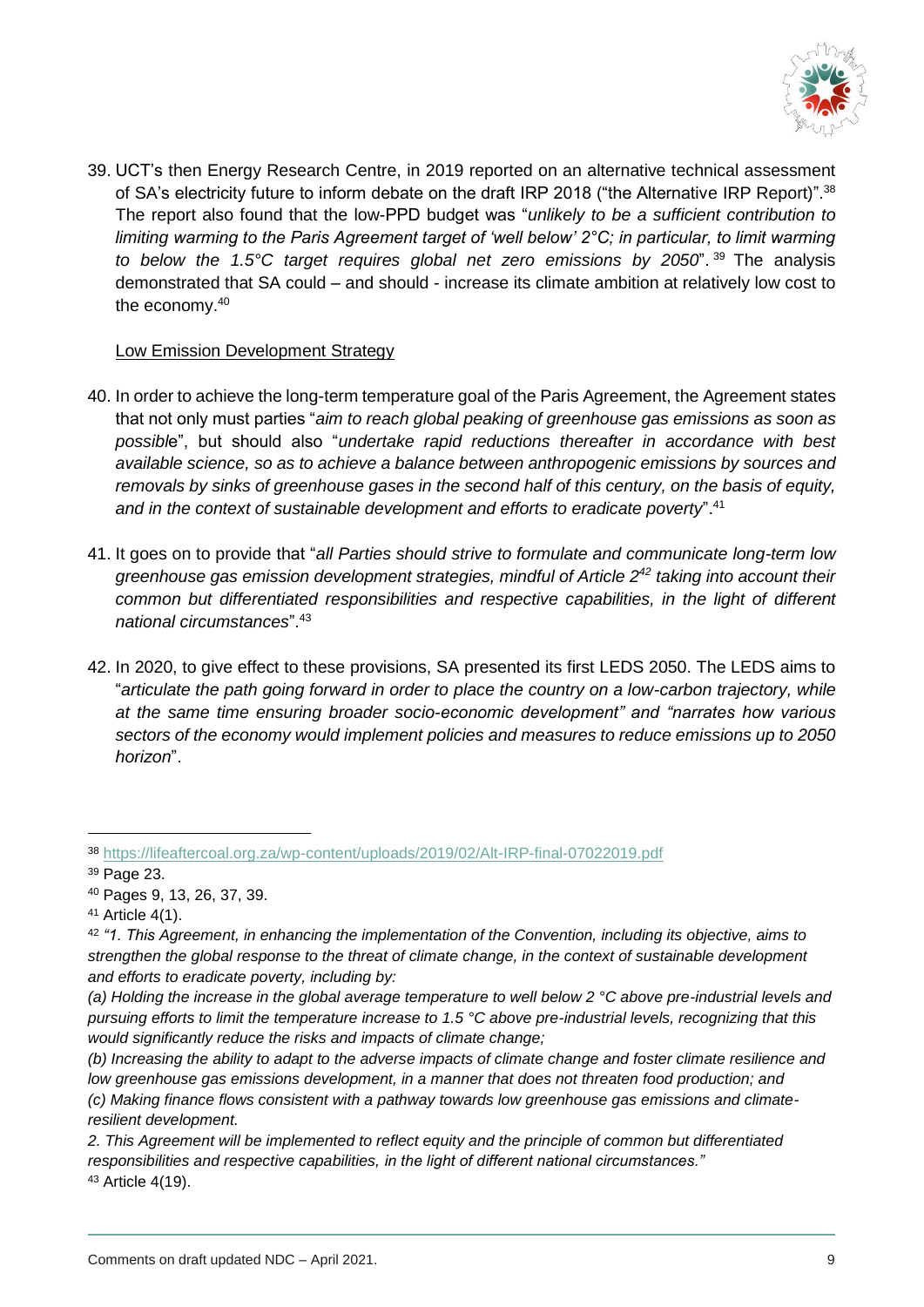

- 43. In the LEDS, SA commits to "*ultimately moving towards a goal of net zero carbon emissions by 2050, which will require various interventions to reduce greenhouse gas emissions. This goal, how it will be achieved to ensure a just transition, and how the economic advantages of the transition will be maximised, will be formally communicated in future iterations of this strategy*".
- 44. We point out that Eskom the biggest emitter of GHGs (and other air pollution) on the continent - has indicated that it is working on a plan aimed at net zero emissions by 2050.<sup>44</sup> The LEDS should have made the commitment at least to net zero emissions by 2050, rather than its current vague and non-committal "moving towards a goal".

## Climate science demands

- 45. The **IPCC Special Report**<sup>45</sup> found that meeting the 1.5 °C target is possible, but would require "deep emissions reductions" and "*rapid, far-reaching and unprecedented changes in all aspects of society*." In addition, and as set out above, *"global net human-caused emissions of carbon dioxide (CO2) would need to fall by about 45 percent from 2010 levels by 2030, reaching 'net zero' around 2050*". It also confirmed the difference between a 1.5 and 2 degrees of warming would have significant negative impacts.
- 46. The United Nations Environment Programme (UNEP)'s **Emissions Gap Report 2019**<sup>46</sup> found that, unless global GHG emissions fall by 7.6% per year between 2020 and 2030, the world would miss the opportunity to get on track towards the 1.5°C temperature goal of the Paris Agreement. If countries had acted on this science ten years earlier, governments would have needed to reduce emissions by 3.3% each year.
- 47. Fossil CO<sub>2</sub> emissions from energy use and industry, which dominate total GHG emissions, grew 2.0% in 2018.
- 48. The 2019 Emissions Gap Report indicated that even if all the then current unconditional commitments under the Paris Agreement were implemented, temperatures were expected to rise by 3.2°C, bringing even wider-ranging and more destructive climate impacts. Collective ambition must increase more than fivefold over then-current levels to deliver the cuts needed over the next decade for the 1.5°C goal.
- 49. It also indicated that although G20 nations collectively account for 78% of all emissions, only five G20 members had committed to a long-term zero emissions target.
- 50. The 2020 Emission Gap Report<sup>47</sup> found that global GHG emissions continued to grow, reaching a record high in 2019. Fossil  $CO<sub>2</sub>$  emissions dominate total GHG emissions - and the growth in GHG emissions.

<sup>44</sup> <https://www.eskom.co.za/news/Pages/2021Mar9B.aspx>

<sup>45</sup> <https://www.ipcc.ch/sr15/>

<sup>46</sup> <https://www.unep.org/resources/emissions-gap-report-2019>

<sup>47</sup> <https://www.unep.org/emissions-gap-report-2020>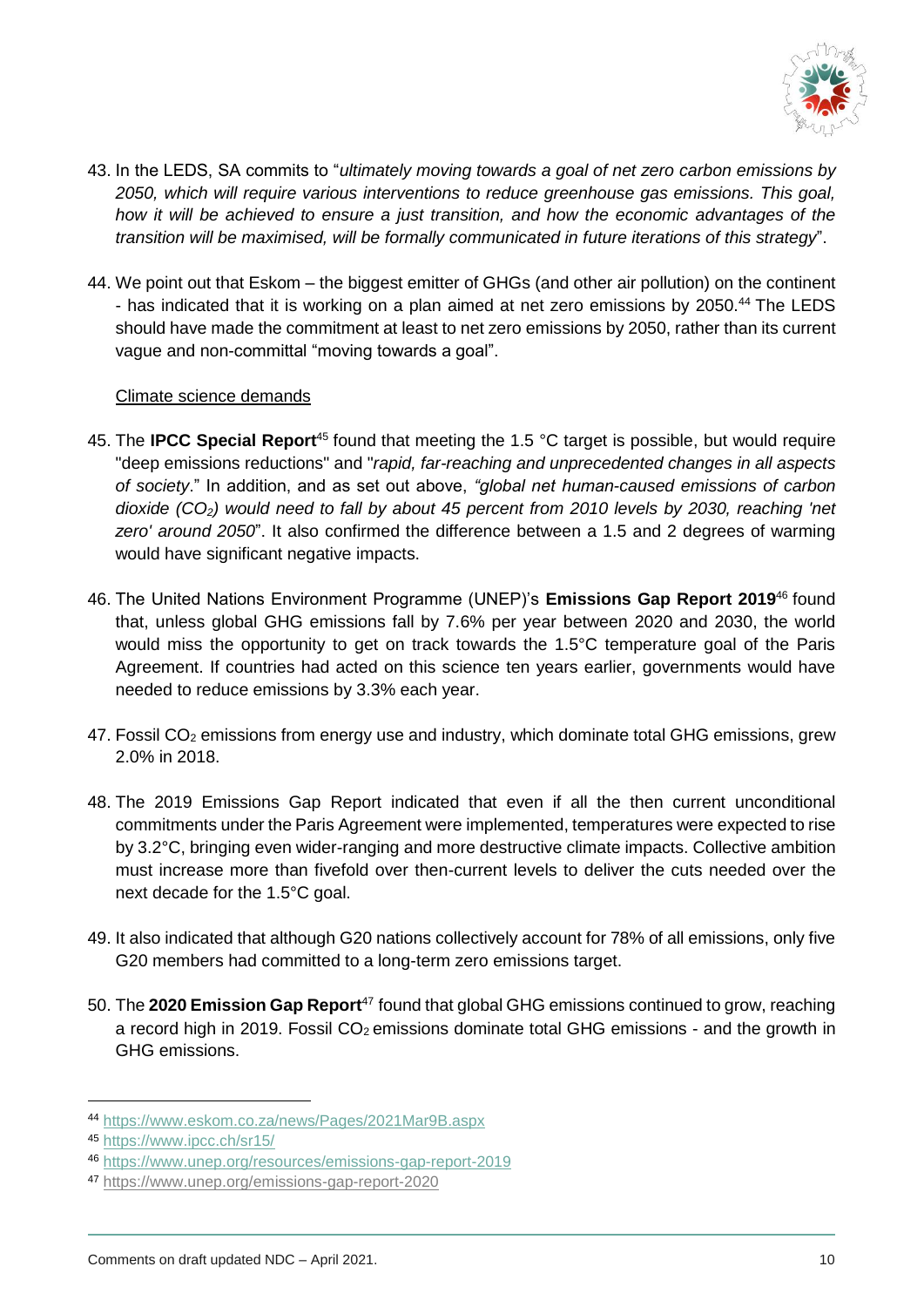

- 51. The Report also found that  $CO<sub>2</sub>$  emissions could decrease by about 7%<sup>48</sup> in 2020 compared with 2019 emission levels due to COVID-19, with a smaller drop expected in GHG emissions as non-CO<sup>2</sup> emissions would be less impacted. However, atmospheric concentrations of GHGs continue to rise, and the world is still heading for a temperature rise in excess of  $3^{\circ}$ C this century – far beyond the Paris Agreement goals of limiting global warming to well below 2°C, and pursuing a 1.5°C goal.
- 52. The combined emissions of the richest 1% of the global population account for more than twice the poorest 50%. "*The elite will need to reduce their footprint by a factor of at least 30 to stay in line with the Paris Agreement targets*".
- 53. Average global energy-related carbon emissions have risen by 1.5% per year from 2009 to 2019, with the result that it has been determined that a decarbonisation rate of 11.7% per annum is required in order to limit warming to 1.5 $^{\circ}$ C<sup>49</sup> - almost double the emissions drop during the global lockdowns of 2020.

## The draft updated NDC

- 54. According to the draft updated NDC, SA's new mitigation targets are as follows:
	- a. in 2025, SA's annual GHG emissions will be in a range from 398-510 Mt CO2- eq (17% reduction of current NDC upper level of 614 Mt); and
	- b. in 2030, SA's annual GHG emissions will be in a range from 398-440 Mt CO2-eq (28% reduction of current NDC upper level of 614 Mt).
- 55. These targets for 2025 and 2030 correspond to two five-year time frames, and corresponding periods of implementation, from 1 January 2021 to 31 December 2025, and 1 January 2026 to 31 December 2030.
- 56. According to the draft updated NDC, these new mitigation targets are informed by the IPCC Special Report; and amount to a "significant reduction" in GHG emissions, an "ambitious improvement" on the current target, and "*our highest possible level of ambition, based on science and equity, in light of our national circumstances*".
- 57. The draft updated NDC states that the target range for 2026-2030 may be updated when SA communicates its second NDC in 2025, "*in accordance with relevant decisions and provisions of the Paris Agreement, and in response to changes in the GHG inventory, its national circumstances, and in response to the latest science and the 2023 global stocktake*".

<sup>48</sup> Updated research has down that emissions actually dropped only 5.8-6,4%:

<https://www.nature.com/articles/d41586-021-00090-3> [https://www.iea.org/reports/global-energy-review-](https://www.iea.org/reports/global-energy-review-2021/co2-emissions#abstract)[2021/co2-emissions#abstract](https://www.iea.org/reports/global-energy-review-2021/co2-emissions#abstract)

<sup>49</sup> <https://www.pwc.co.za/en/assets/pdf/net-zero-for-south-africa.pdf>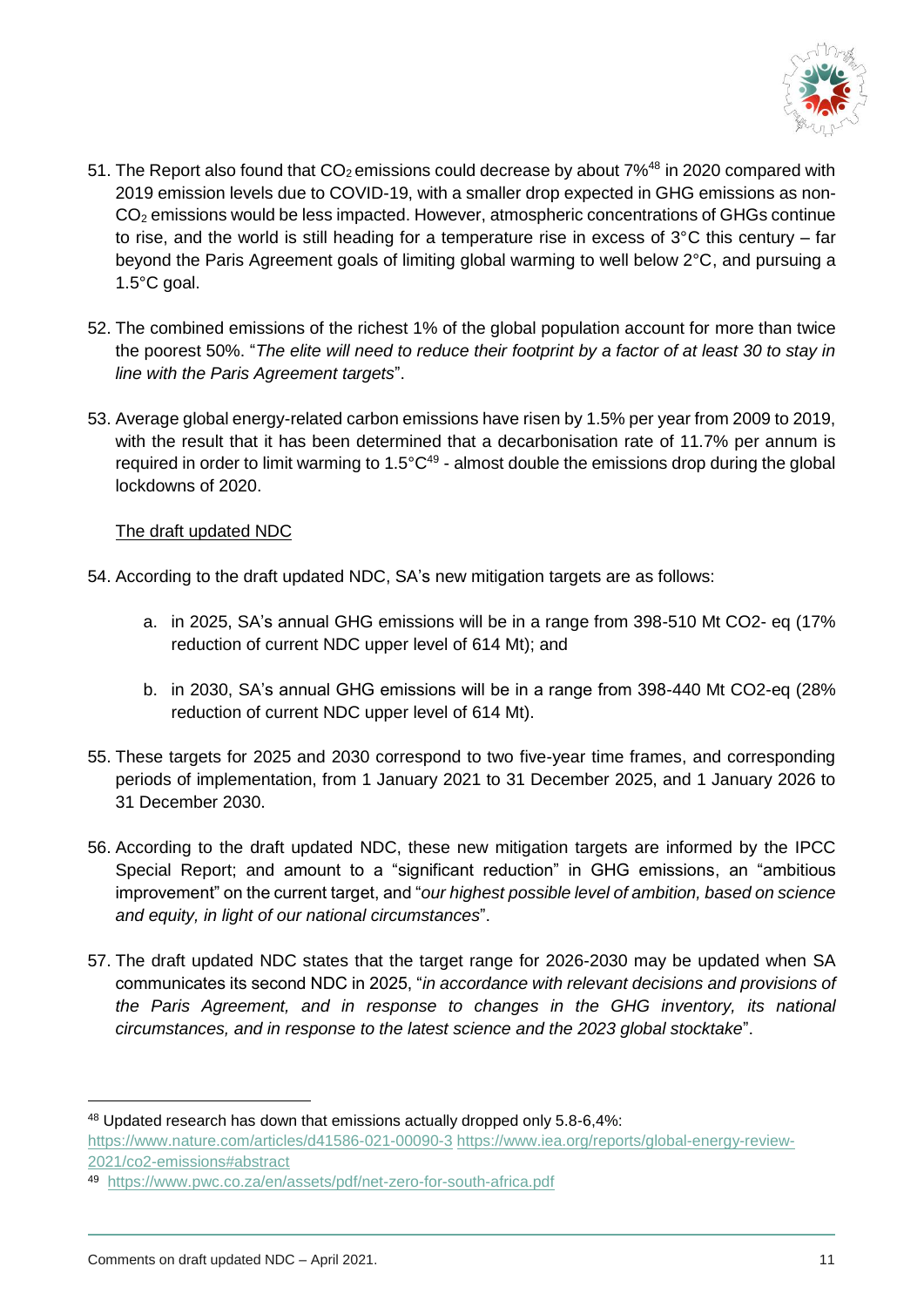

- 58. In communicating its second NDC in 2025, SA will "*consider whether the level of ambition for 2030 can be increased further, in the light of national circumstances, technology developments, and the availability of international support"*.
- 59. When assessing the adequacy of the draft updated NDC, it is heartening to read that "*South Africa considers the IPCC reports to be of the highest importance in guiding our actions*". As set out above, the IPCC Special Report indicates that meeting the 1.5°C target requires a global 45%  $CO<sub>2</sub>$  reduction by 2030 and "net zero"  $CO<sub>2</sub>$  by 2050. As set out above, the February 2021 NDC Synthesis Report found that the pledges made by the end of December 2020 would result in only 1-fiftieth of the emission reductions required to limit temperature rise to 1.5 degrees. This is desperately inadequate to prevent the most dangerous impacts of climate change; which will be particularly severe for Africa.
- 60. The bulk of the world's GHGs come from fossil fuels, <sup>50</sup> with coal being the single largest contributor to climate change, and the most carbon-intensive GHG. **Climate Analytics** research shows coal needs to be phased out globally by 2040 to meet the commitments made in Paris, and by 2034 in Africa. Globally, coal use in electricity generation must fall by 80% below 2010 levels by 2030.<sup>51</sup>
- 61. For the world to achieve the climate goals of the Paris Agreement, notably of limiting global warming to well below 2 °C, the International Energy Agency estimates that a decline in electricity sector emissions of around 500 million tons would need to occur every single year. Even greater annual drops in emissions from electricity generation would be required to put the world on a path in line with warming of 1.5 °C.<sup>52</sup> As the IPCC's Special Report demonstrates, the impacts of climate change at even half a degree higher than 1.5°C are significant.
- 62. On the plus-side, the draft updated NDC no longer envisages a situation of GHGs peaking until 2025 and then plateauing for ten years – until 2035 – until they decline. Our emissions will decline at least 10 years earlier. Between 2025 and 2030, emissions would now be required to decline from a maximum of 510 Mt (2025) to 440Mt (by 2030). By comparison, our 2015 NDC provides for a decline in emissions (from 614Mt) only from 2036.
- 63. Whilst this appears to an important improvement, it is significantly undermined by the fact that the lower end of the range remains unchanged. In other words, the draft updated NDC does not aim to decrease emissions beyond its "best effort" targets in the current NDC. In any event, as set out below, the 2015 NDC's upper limits are substantially higher than actual emissions, and are highly insufficient to meet the Paris Agreement's temperature goal.
- 64. The draft updated NDC states that the 2030 target range (398 440 Mt CO2eq) is consistent with SA's "fair share" contribution. Without more information and supporting documents, it is difficult to understand how the Department came to this conclusion (as CAT also points out -as discussed

<sup>50</sup> <https://ourworldindata.org/ghg-emissions-by-sector>

<sup>51</sup> <https://climateanalytics.org/briefings/coal-phase-out/>

<sup>52</sup> [https://www.iea.org/news/after-steep-drop-in-early-2020-global-carbon-dioxide-emissions-have](https://www.iea.org/news/after-steep-drop-in-early-2020-global-carbon-dioxide-emissions-have-rebounded-strongly)[rebounded-strongly](https://www.iea.org/news/after-steep-drop-in-early-2020-global-carbon-dioxide-emissions-have-rebounded-strongly)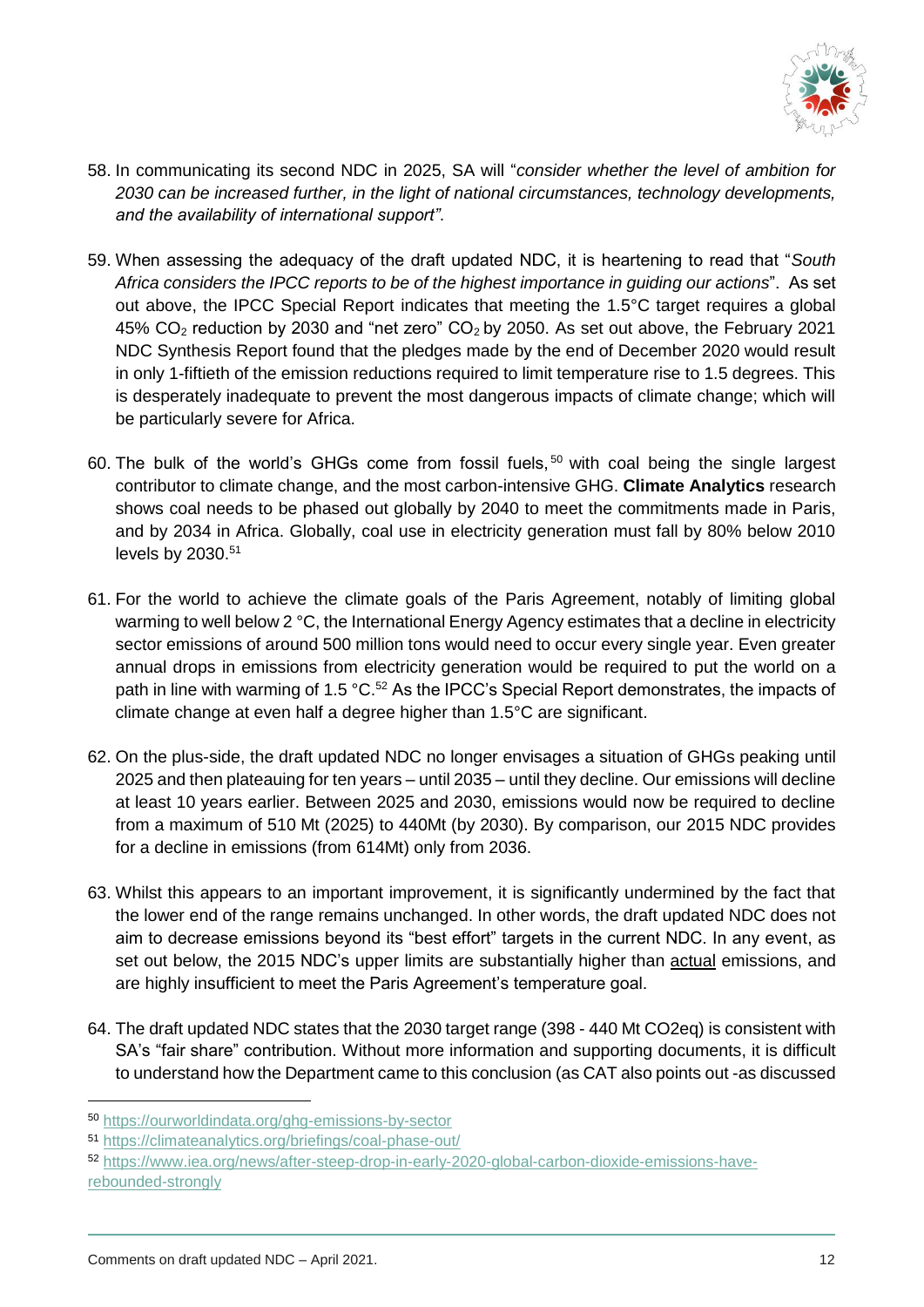

below). The draft updated NDC claims that the upper end of SA's target range for 2025 lies above (meaning it does not comply with) the Climate Equity Reference Calculator (CERC) 2 degree allocation (adjusted to include land use), and below (meaning it complies with) the CERC 2 degree allocation for 2030 (adjusted to include land use).

- 65. In fact, as set out below, the Climate Equity Reference Project (CERP)'s assessment of the draft NDC (for the Centre for Environmental Rights and Earthjustice), using CERC, found that only the lower bound of the NDC range satisfies the upper bound of the fair share target range for 2.0°C. The entire draft updated NDC range for 2030 (including its more ambitious end) does not satisfy the fair share target range for the 1.5°C pathway.
- 66. The draft updated NDC states that SA's updated target ranges for 2025 and 2030 "*lie well within CAT's fair share range for South Africa*." This summary of CAT's assessment could mislead readers who do not understand CAT methodology, as is addressed below. In any event, CAT's assessment concluded that the draft updated NDC target would fall within the CAT's "insufficient" category, one step up from the 2015 NDC's "highly insufficient" rating.

*No reduction in the lower end of the range*

- 67. The current, 2015 NDC's annual emission lower range up to 2035 is 398Mt CO<sub>2</sub>eq. In the draft updated NDC, for unknown reasons and despite the requirement to increase ambition (and the Department's claim that the draft updated NDC reflects SA's highest possible ambition), the lower end of the emissions range remains exactly the same as in the 2015 NDC – 398Mt. In other words, whilst the upper end of the range has been reduced, there is no ambition to emit less than the 398Mt contained in the 2015 NDC.
- 68. A target that reflects SA's highest possible level of ambition including the need to embrace a just, "green" recovery from Covid-19 – would clearly include reduction targets for the lower end of the emissions range. The inadequacy of this target is starkly revealed when compared to the assessments by UCT ESRG, CAT, CERP (using the CERC), and the technical assessment commissioned by Greenpeace Africa. As set out below, "business" also recommends a more stringent lower emissions target.

# *Claimed small share of responsibility*

- 69. The draft updated NDC states that "*targets have been set on the assumption that support will be provided to South Africa as a developing country as set out in the Paris Agreement'…for implementation of the targets, the required just transition policies and measures, and for both developing capacity to report on implementation and achievement of the targets and for reporting*".
- 70. The Paris Agreement makes provision for some differentiation between developing and developed countries. For example:

"*this Agreement will be implemented to reflect equity and the principle of common but differentiated responsibilities and respective capabilities, in the light of different national*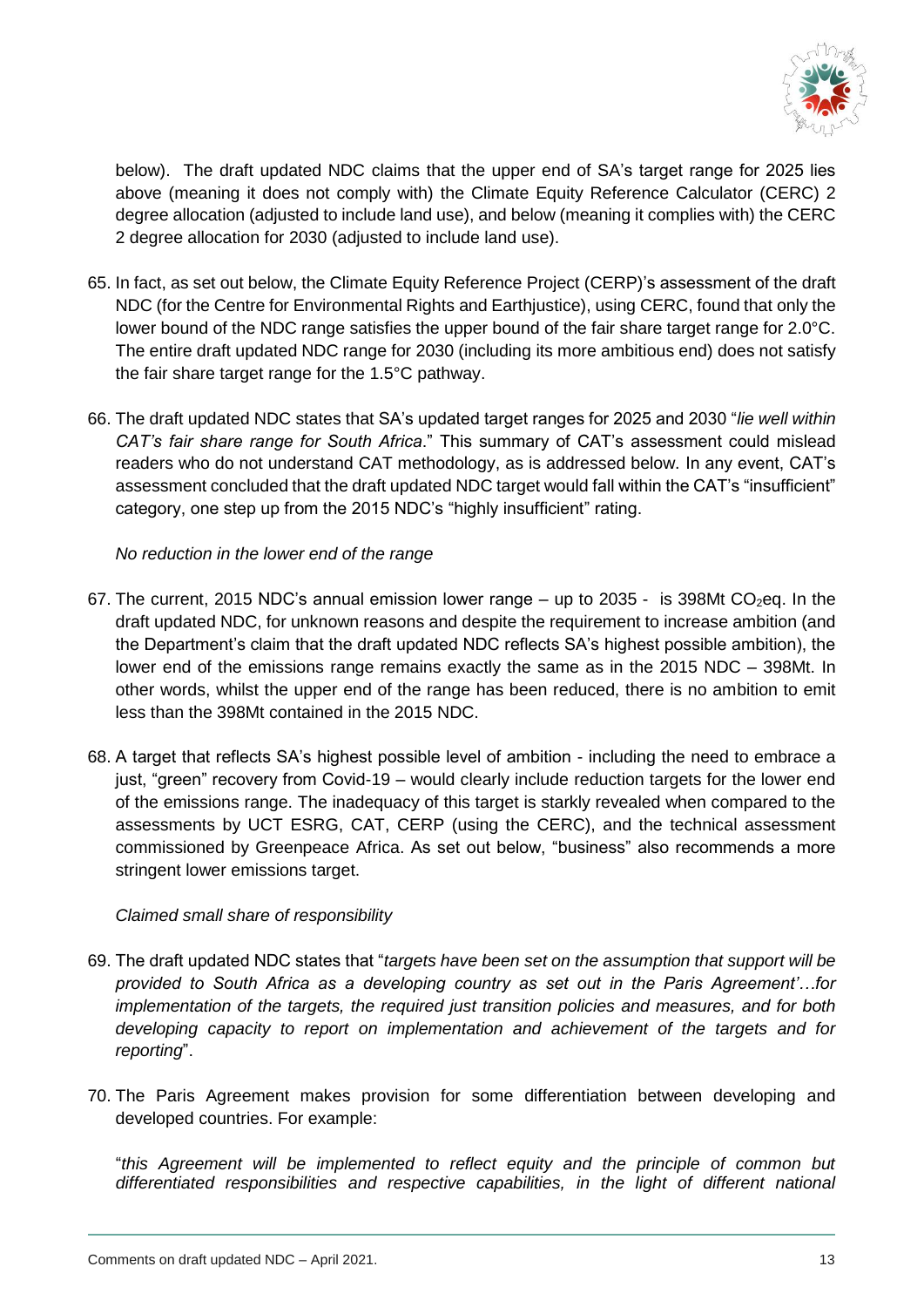

*circumstances"*; 53 "*the efforts of all Parties will represent a progression over time, while*  recognizing the need to support developing country Parties for the effective implementation of *this Agreement*";<sup>54</sup> *"in order to achieve the long-term temperature goal set out in Article 2, Parties aim to reach global peaking of greenhouse gas emissions as soon as possible, recognizing that peaking will take longer for developing country Parties*…";<sup>55</sup> "*each Party's successive nationally determined contribution will … reflect its highest possible ambition, reflecting its common but differentiated responsibilities and respective capabilities, in the light of different national circumstances.. Developed country Parties should continue taking the lead by undertaking economy-wide absolute emission reduction targets. Developing country Parties should continue enhancing their mitigation efforts, and are encouraged to move over time towards economy-wide emission reduction or limitation targets in the light of different national circumstances. Support shall be provided to developing country Parties … recognizing that enhanced support for developing country Parties will allow for higher ambition in their actions. The least developed countries and small island developing States may prepare and communicate strategies, plans and actions for low greenhouse gas emissions development reflecting their special circumstances";<sup>56</sup> "parties shall take into consideration in the implementation of this Agreement the concerns of Parties with economies most affected by the impacts of response measures,*  particularly developing country Parties";<sup>57</sup> and "all Parties should strive to formulate and *communicate long-term low greenhouse gas emission development strategies, mindful of Article 2 taking into account their common but differentiated responsibilities and respective capabilities, in the light of different national circumstances".<sup>58</sup>*

- 71. The draft updated NDC comments that "*it is an injustice that with a relatively small share of responsibility, our economy has been disproportionately negatively affected by climate change*." This statement is misleading. For one thing, the remaining **global** carbon budget is very limited; there is not much room for slower decarbonisation by some countries, regardless of notions of fair share and developing versus more developed countries. Tackling the climate crisis and its effects requires globally co-ordinated, urgent action.
- 72. In any event, SA cannot claim to have a relatively small share of responsibility for global emissions. It is the 12<sup>th</sup> largest GHG emitter in the world, home to the largest single point source emitter on earth (Sasol's Secunda complex),<sup>59</sup> and to the two largest sources of GHG emissions (and other air pollutants) on the entire continent – Sasol and Eskom.
- 73. Sasol is, after Eskom, the biggest emitter of GHGs in Africa. In fact, emissions from its Secunda complex alone are larger than those of several entire countries; including, for example Norway, Sweden, Denmark, Ireland, Portugal, Peru, Ireland, and Hong Kong.<sup>60</sup> It is also a "carbon major"

<sup>53</sup> Article 2(2).

<sup>54</sup> Article 3.

<sup>55</sup> Article 4(1).

<sup>56</sup> Article 4(3)-(6).

<sup>57</sup> Article 4(15).

<sup>58</sup> Article 4(19).

<sup>59</sup> Page 8:

[https://www.sasol.com/sites/default/files/financial\\_reports/2020%20Sasol%20Sustainability%20Report%20-](https://www.sasol.com/sites/default/files/financial_reports/2020%20Sasol%20Sustainability%20Report%20-%2028%20August%202020%2010h30.pdf) [%2028%20August%202020%2010h30.pdf](https://www.sasol.com/sites/default/files/financial_reports/2020%20Sasol%20Sustainability%20Report%20-%2028%20August%202020%2010h30.pdf)

<sup>60</sup> [https://ourworldindata.org/grapher/annual-co2-emissions-per-country?tab=table;](https://ourworldindata.org/grapher/annual-co2-emissions-per-country?tab=table) <http://www.globalcarbonatlas.org/en/CO2-emissions>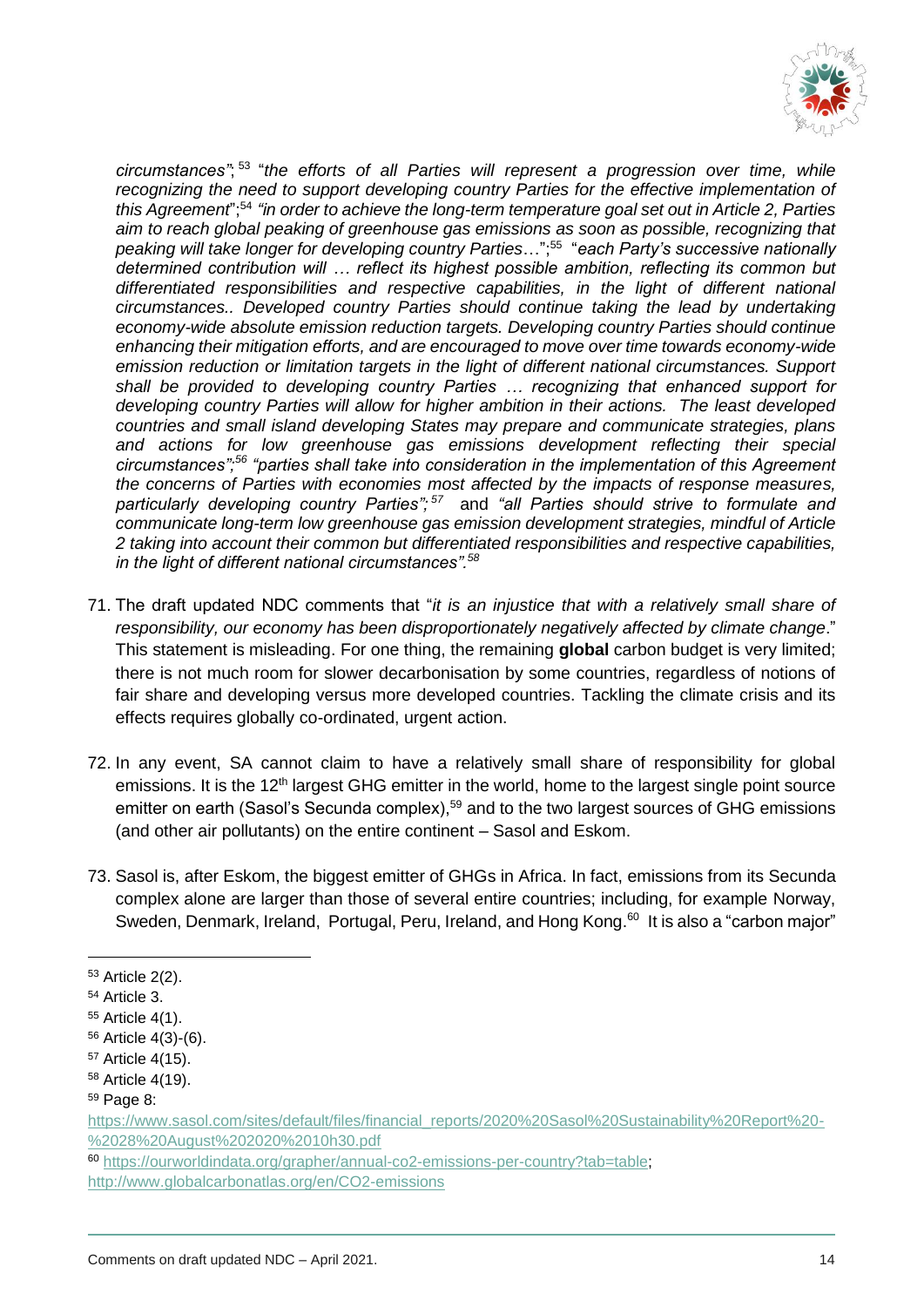

- one of the 100 fossil fuel companies linked to 71% of global industrial GHG emissions since 1988.<sup>61</sup> To date, despite its enormous contribution to GHG emissions, Sasol has only set itself one decarbonisation target, in 2019: to reduce its absolute GHG emissions (from SA operations only) by at least 10% by 2030, off a 2017 baseline of 63,9Mt  $CO_2$ -eq.

- 74. Sasol does not have any long-term GHG reduction targets. Recently [Climate Action 100+,](https://www.climateaction100.org/) the world's largest investor engagement initiative on climate change, [issued](https://www.climateaction100.org/news/climate-action-100-issues-its-first-ever-net-zero-company-benchmark-of-the-worlds-largest-corporate-emitters/) its first "net zero company benchmark", <sup>62</sup> finding that Sasol's 2030 target is not "*aligned with a trajectory to achieve the Paris Agreement goal of limiting global temperature increase to 1.5 degrees Celsius*". 63
- 75. Sasol faces enormous climate transition risks, and also poses a threat to SA's ability to achieve a just transition. There is currently, however, almost no regulatory pressure on the company other than a weak and ineffective carbon tax which Sasol has aggressively lobbied against which provides any incentive for the company to decarbonise.
- 76. We have a highly emissions-intensive economy, and severe inequality and poverty. Our carbonintensive economy has failed to benefit the majority of people living in SA, and investment in additional fossil fuel projects will lock us further into harmful global heating and growing inequality. We also face substantial climate risk.
- 77. As noted, SA is warming at twice the average rate, and is utterly unprepared to adapt to the worst impacts of climate change. A threat-multiplier, climate change will exacerbate and intensify the country's already significant socio-economic challenges, with radical implications not only for SA's prosperity and security, but for all aspects of life on earth. This in circumstances where poor and marginalised communities are the most vulnerable, the least resilient, and the least responsible.
- 78. In short, SA cannot rely on the Paris Agreement's "common but differentiated responsibilities" as an excuse for failing to set meaningful climate ambition. SA is a major contributor to climate change and should, at the very least, set mitigation targets aligned with the Paris Agreement's goals; rather than hoping that other countries will significantly up their ambition and/or provide SA with the financial aid it seeks in order to up its own ambition. In this regard, we refer again to the physical and transitional risks that the climate crisis poses to SA, the opportunities inherent in a green, inclusive recovery from the Covid-19 pandemic, and the increasing threat of litigation against government for failures to act so as to protect the human rights of people living in SA.

<sup>61</sup> <https://climateaccountability.org/carbonmajors.html>

<sup>62</sup> [https://justshare.org.za/media/news/climate-action-100-benchmark-exposes-holes-in-sasols-climate](https://justshare.org.za/media/news/climate-action-100-benchmark-exposes-holes-in-sasols-climate-ambition-claims)[ambition-claims](https://justshare.org.za/media/news/climate-action-100-benchmark-exposes-holes-in-sasols-climate-ambition-claims)

<sup>63</sup> <https://www.climateaction100.org/company/sasol-limited/>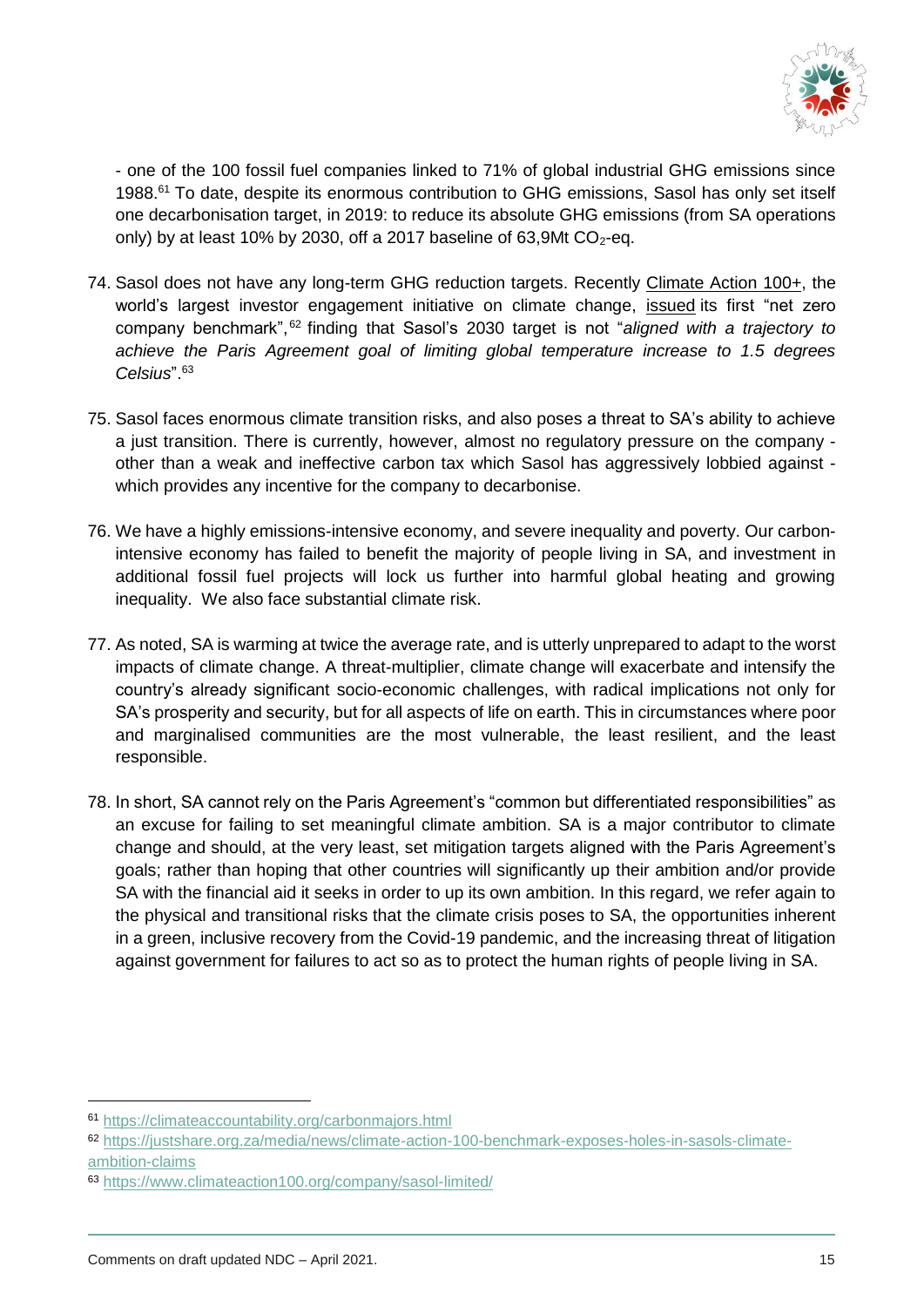

*CAT assessment of draft updated NDC<sup>64</sup>*

- 79. In determining a country's "fair share" contribution, CAT includes targets which it deems to be "insufficient" – in other words, "*although the NDC could be considered fair by some approaches, it is not sufficient to hold warming below 2°C, much less 1.5°C, unless others do substantially more*". <sup>65</sup> We are aware that there are some differences in the treatment by CAT and the draft updated NDC of land use, land use change, and forestry. CAT adjusted its assessment accordingly.<sup>66</sup>
- 80. CAT comments that "*while the draft version increases South Africa's climate ambition towards 2030 and increases clarity, transparency and understanding, the target range may "not be compatible with limiting global warming to 2˚C above pre-industrial levels, let alone with the Paris Agreement's 1.5°C limit*".
- 81. According to CAT, SA's draft updated NDC would be rated as **"insufficient" (upper level) or "2°C compatible" (lower level)**. The rating would be based on the upper end of the NDC range, i.e., the minimum level of ambition SA would commit to under the updated 2021 NDC. The new NDC target would therefore fall within the CAT's "insufficient" category, one step up from the current NDC's "highly insufficient" rating. CAT points out that SA indicates that the revision of the upper limit was primarily determined by "fair share" considerations, but does not provide details as to how this was determined.
- 82. Under the CAT current policy projections, and considering the potential impact of the ongoing COVID-19 pandemic, it estimates that SA's emissions are likely to fall within the updated target range by 2030. "*This decrease in emissions could be further strengthened and sustained if the government were to implement more stringent climate policies and a 'green' economic recovery and shift away from the carbon-intensive investments set out in some of its COVID-19 recovery plans*".

*CERP <sup>67</sup> assessment of draft updated NDC, using the CERC<sup>68</sup>*

83. CERC assesses that the fair share range for SA amounts to between 0.46% and 0.70% of the global effort. The fair share is calculated for both a 1.5°C pathway and a 2°C pathway (not a "well below 2ºC" target.) The former requires about 1.5 times as much mitigation effort globally (31  $GtCO<sub>2</sub>$ ) as the latter (21  $GtCO<sub>2</sub>$ ).

<sup>64</sup> <https://climateactiontracker.org/climate-target-update-tracker/south-africa/>

<sup>65</sup> <https://climateactiontracker.org/methodology/comparability-of-effort/>

<sup>&</sup>lt;sup>66</sup> The draft updated NDC includes emissions from agriculture, forestry and land use. However, for accounting against the target, it excludes "land sector emissions arising from natural disturbances… from total land sector emissions/sinks". To assess the draft updated NDC, CAT assumes a ten-year historical average for land use, land use change, and forestry (LULUCF) emissions based on national inventory data from 2005-2015 (i.e.16 Mt CO2e) and subtracts that amount from the draft updated NDC figure to obtain total emission levels excluding LULUCF.

<sup>67</sup> <https://climateequityreference.org/calculator-about/>

<sup>68</sup> <https://justshare.org.za/wp-content/uploads/2021/04/CERC-fair-share-assessment-of-SA-NDC.pdf>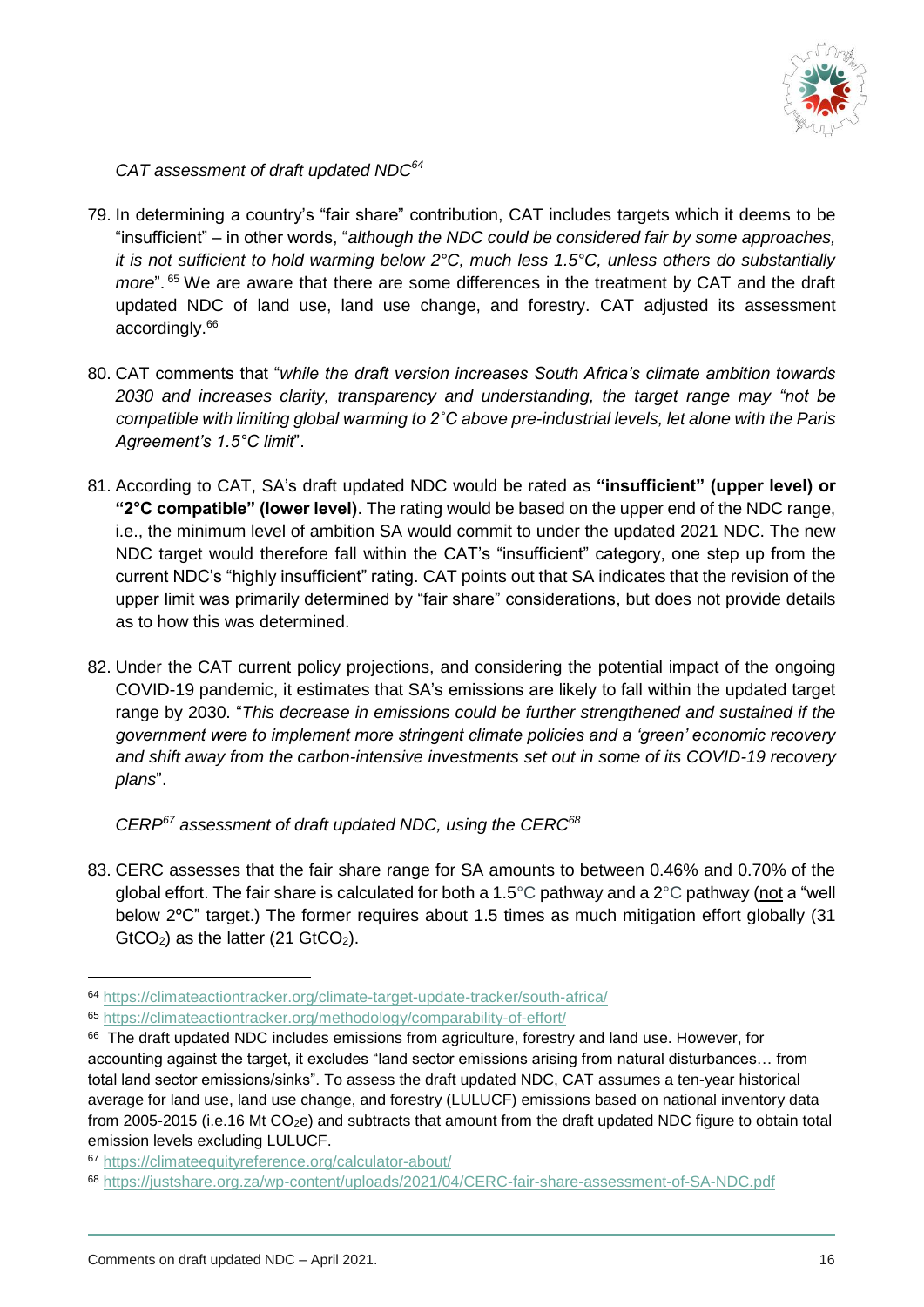

- 84. SA's share (0.46 0.70%) of this global effort is 146 -223 MtCO<sub>2</sub> for the 1.5C pathway, and 96-148 MtCO<sub>2</sub> for the 2C pathway, both excluding LULUCF.
- 85. Since the targets in the draft updated NDC include LULUCF, CERC adjusted its fair share targets (which usually exclude LULUCF) accordingly, in order to assess what appropriate 2030 targets should be.<sup>69</sup>
- 86. It found that, by 2030, emission targets should be:
	- a. for 1.5ºC: **274-352 MtCO<sup>2</sup> eq**; and
	- b. for  $2^{\circ}$ C: 350-401 Mt CO<sub>2</sub>eq.
- 87. In other words, the **entire draft updated NDC range** (including its more ambitious end 398 Mt CO2) **does not satisfy the fair share target range for the 1.5ºC pathway** (274-352 MtCO2). There is a shortfall of effort of at least  $46$  MtCO<sub>2</sub>eq compared to a fair share effort 146 - 223 MtCO2. **Most of the draft updated NDC range for 2030** (410 - 452 MtCO2eq, excluding LULUCF) **does not satisfy the fair share target range for the 2.0°C pathway** (362 - 413 MtCO2eq); only the l**ower bound of the NDC range satisfies the upper bound of the fair share target range for 2.0°C**.

*Forthcoming technical assessment commissioned by Greenpeace Africa on the Alignment of SA's NDC with 1.5*º*C global goal*

88. The analysis by CERC is similar to the outcome of a technical assessment Greenpeace has commissioned (which is expected to be published in May), which demonstrates that an updated "required-by-science" target, consistent with the Paris Agreement goals, translates to reducing the country's net GHG emissions to **288 Mt CO2eq** (55% of 524 Mt CO2eq) by 2030, and netzero by 2050, based on the latest published national GHG inventory (2015). By contrast, the draft updated NDC proposes a target range from 398-440 Mt CO2-eq by 2030.

*UCT's ESRG technical research for the Department*

- 89. For the reasons explained below, the Department should not have included the full implementation of the IRP 2019 in the draft updated NDC. However, the assessment the Department itself commissioned – by UCT's ESRG - demonstrates that, even if the IRP is fully implemented, the bottom end of the trajectory should be lower; and that this would be even more stringent when other PAMs are included.
- 90. As set out above, the Department refused to make available the technical assessments it relied on to prepare the draft updated NDC (indicating that this would only be made available at a later

<sup>69</sup> CERP removed an assumed 12 MtCO2 LULUCF sink contribution from the draft updated NDC target figures.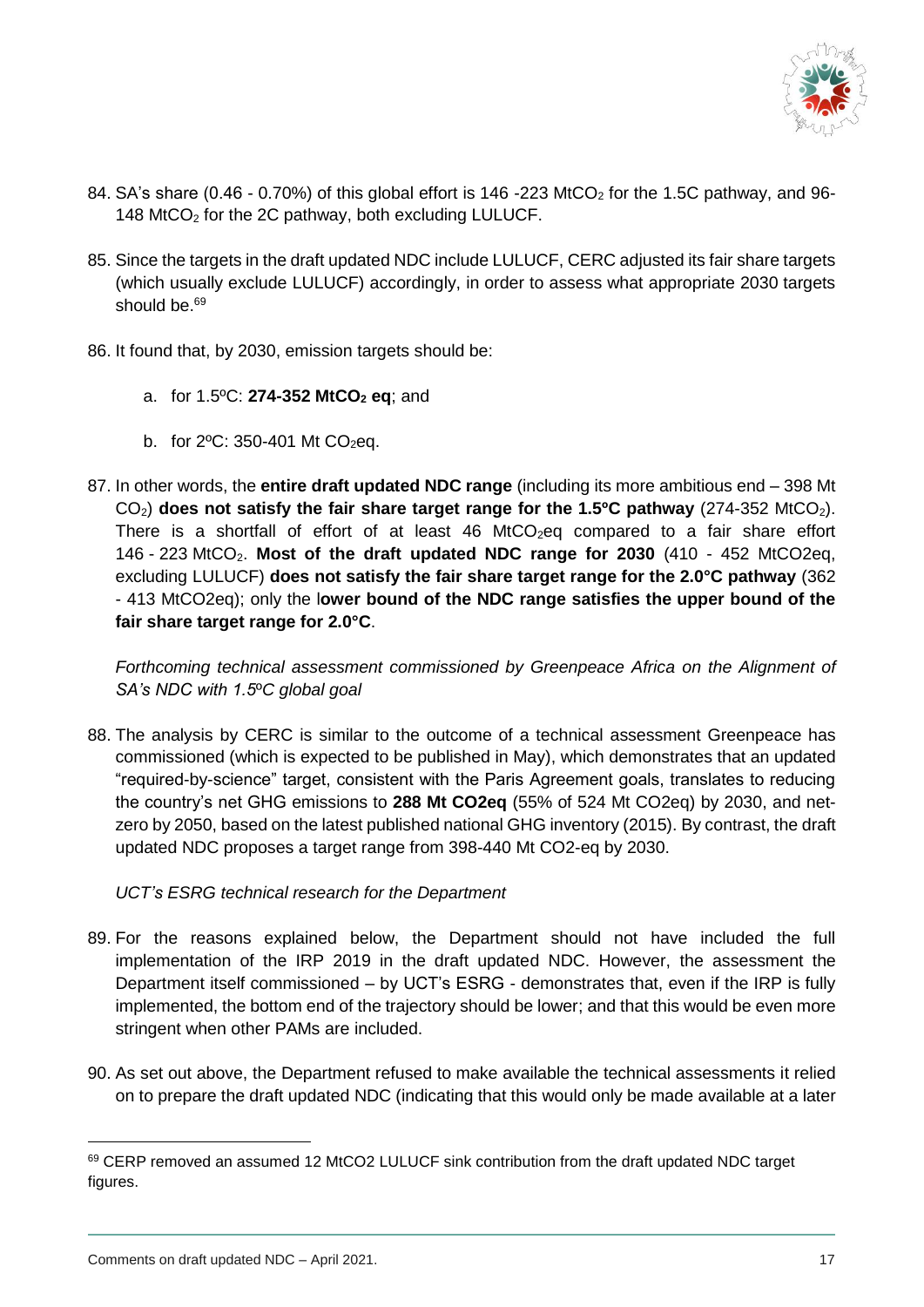

stage). However, UCT's ESRG presented its modelling to a group of civil society organisations on 28 April 2021. It is clear from the modelling that, even if the IRP were fully implemented, the lower end of the trajectory for 2030 should be more stringent  $-$  383Mt CO<sub>2</sub>eq. When PAMs such as energy efficiency, biofuels, carbon tax, and the Green Transport Strategy are implemented, the lower end of the emission range would be even lower – at  $369Mt$  CO<sub>2</sub>eq.

- 91. It is not clear on what basis the Department fails to rely on the results of the UCT ESRG assessment to propose a more ambitious target range; and, in particular a more stringent lower trajectory. In fact, the draft updated NDC states that "*meeting these targets will require South Africa to implement a range of policies and measures, including a very ambitious power sector investment plan as set out in the 2019 Integrated Resource Plan, the Green Transport Strategy, enhanced energy efficiency programmes, and the recently-implemented carbon tax*". By contrast, as set out above, the ESRG assessment demonstrates that the bottom end of the trajectory is lower, even when the IRP, 2019 –with 4500MW of new fossil fuel power – is included. The inclusion of the PAMs drops the lower trajectory even further.
- 92. NBI also states that preliminary results from the NBI-BUSA-BCG transition pathways project<sup>70</sup> recommend a 354 Mt target in 2030 and a net-zero target by 2050. They indicate that additional options should be pursued to push down the lower range to 340 Mt in 2030 (compared to the NDC target of 398 Mt). In making this comparator, NBI cites CAT's assessment that requires a 2030 target lower than 358Mt  $CO<sub>2</sub>$ eg to be Paris-compliant (the range being 188-348 Mt  $CO<sub>2</sub>ea$ ).<sup>71</sup>

*Small emission reduction target by 2030 compared to latest available emissions*

93. In 2015, emissions (including forestry and other land use) were 504Mt.<sup>72</sup> The upper limit of the proposed updated 2025 range (510Mt) therefore proposes a 1.2% increase on 2015 actual emissions, and the 2030 upper limit (440Mt) is only about 12.7% less than 2015 actual emissions.<sup>73</sup> Although the latest available emissions in the draft inventory indicate that 2017 emissions were 513Mt, we understand from the ESRG<sup>74</sup> that 2017 emissions (including forestry and other land use) were actually 482Mt. This means that the upper limit of the proposed updated 2025 range is **5.8% higher than 2017 actual emissions**, and the 2030 upper limit is **only about 8.7% less than actual emissions**. In other words, the 2025 upper limit target is **higher than current (or at least the latest available) emissions**, and the 2030 upper limit target requires **less than 9% emission reduction effort** – compared to current emissions. The lower limit – 398Mt - is **only 17.4% less than actual emissions.**

<sup>70</sup> [https://www.nbi.org.za/luanch-of-the-nbi-just-transitions-pathways-](https://www.nbi.org.za/luanch-of-the-nbi-just-transitions-pathways-project/#:~:text=The%20National%20Business%20Initiative%20(NBI,carbon%20economy%20for%20South%20Africa)

[project/#:~:text=The%20National%20Business%20Initiative%20\(NBI,carbon%20economy%20for%20South](https://www.nbi.org.za/luanch-of-the-nbi-just-transitions-pathways-project/#:~:text=The%20National%20Business%20Initiative%20(NBI,carbon%20economy%20for%20South%20Africa) [%20Africa](https://www.nbi.org.za/luanch-of-the-nbi-just-transitions-pathways-project/#:~:text=The%20National%20Business%20Initiative%20(NBI,carbon%20economy%20for%20South%20Africa)

<sup>71</sup> 28 April 2021 webinar.

<sup>72</sup> The current GHG National Inventory Report 2000-2015 has this amount as 512,4Mt, but we understand from the ESRG that this figure, including LULUCF, will be corrected to 504Mt.

<sup>73</sup> [https://cer.org.za/wp-content/uploads/2020/09/Draft-7th-National-Greenhouse-Gas-Inventory-Report-for](https://cer.org.za/wp-content/uploads/2020/09/Draft-7th-National-Greenhouse-Gas-Inventory-Report-for-the-Republic-of-South-Africa-for-public-comment.pdf)[the-Republic-of-South-Africa-for-public-comment.pdf](https://cer.org.za/wp-content/uploads/2020/09/Draft-7th-National-Greenhouse-Gas-Inventory-Report-for-the-Republic-of-South-Africa-for-public-comment.pdf)

<sup>74</sup> Presentation on 28 April 2021.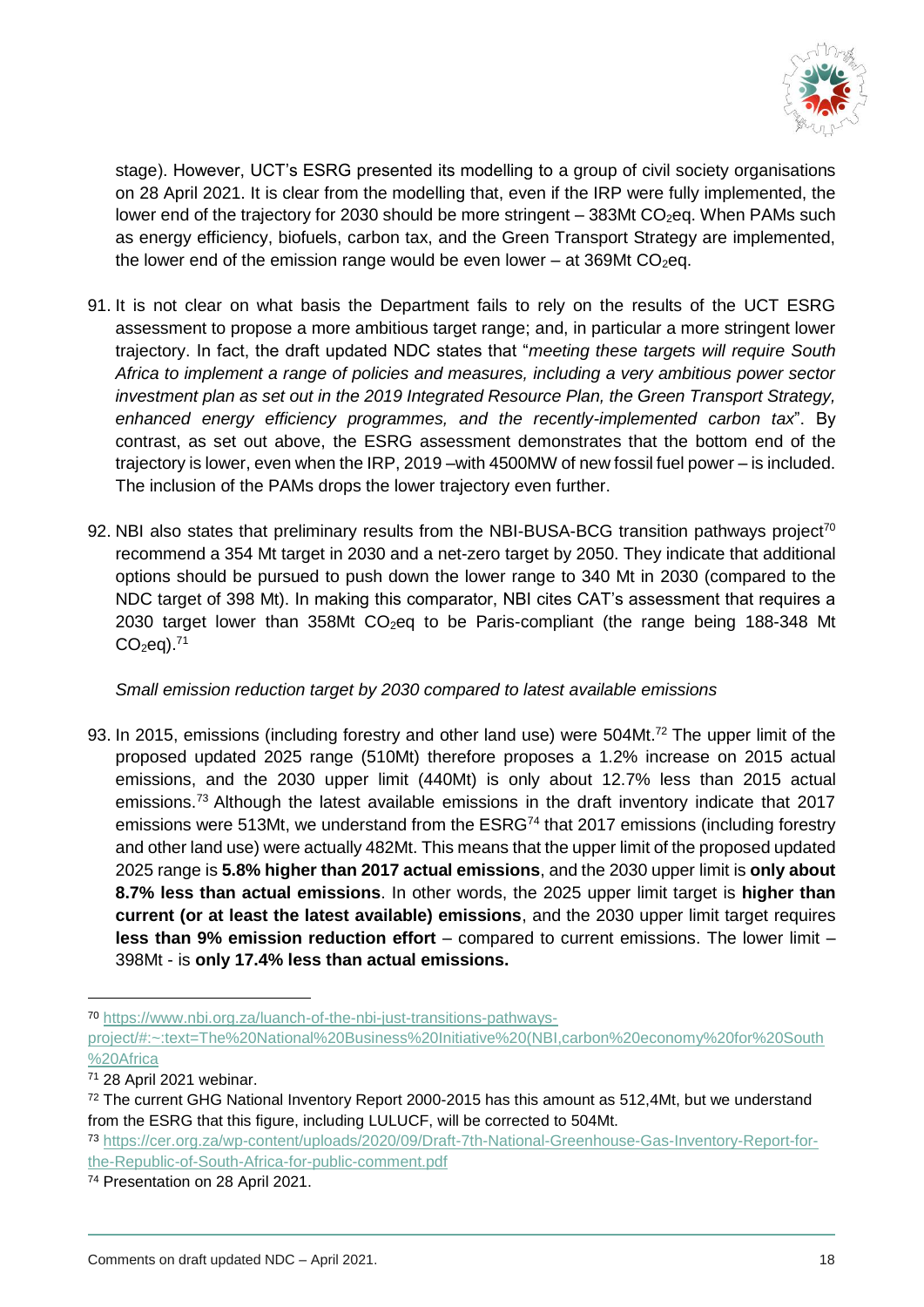

- 94. This is quite clearly not the claimed "significant reduction" in GHG emissions, nor an "ambitious improvement" on the current target. *No alignment with "zero", or even "net zero" emissions*
- 95. The draft updated NDC indicates that the 2025 and 2030 targets "*are further informed by a longterm perspective contained in South Africa's recently-communicated [LEDS] to the UNFCCC, and sets the country on a pathway to implement this Strategy*". However, the LEDS does not commit to net zero by 2050, as the Paris Agreement requires.
- 96. Without conceding that "net zero" rather than "zero" is an appropriate or feasible target,<sup>75</sup> we note that the draft updated NDC does not indicate any alignment between its mitigation targets and a net zero goal. This despite the fact that "net zero by 2050" is what is required by the IPCC Special Report, and that "*South Africa considers the IPCC reports to be of the highest importance in guiding [government's] actions*". We also again point out that, in the LEDS, SA commits to "*ultimately moving towards a goal of net zero carbon emissions by 2050, which will require various interventions to reduce greenhouse gas emissions*", and Eskom itself – the biggest emitter of GHGs on the continent - has indicated that it is working on a plan aimed at net zero emissions by 2050.<sup>76</sup>
- 97. The draft NDC should ensure that its shorter-term mitigation targets are aligned with a long-term decarbonisation goal determined by climate science. We understand that the Department is only now doing the work to scope such a long-term target. The other assessments referred to above make clear that the draft updated NDC targets are not aligned with the Paris Agreement goals. Crucially, the longer SA delays its decarbonisation, the harder and more extreme future emission reductions will need to be, with ever more severe impacts on the most marginalised.

# *Including the IRP in the NDC*

- 98. Although SA must scale up GHG mitigation measures in all sectors of the economy if it is to realise the goals of the Paris Agreement, the energy sector is responsible for the bulk of emissions, and is the easiest to decarbonise. An ambitious electricity sector transition plan, aligned to the Paris Agreement goals, will both mitigate the risk posed to the South African economy, and to constitutional rights, through its carbon intensity, and bring enormous economic benefits for people in SA. Accelerating the electricity transition away from fossil fuels and towards renewable power, would enable SA to reduce the lower bounds of its 2025 and 2030 mitigation targets.
- 99. An adequate supply of low-cost and decarbonised electricity is critical to SA's future prosperity. An increase of electricity generation between two and three times will likely be needed to

<sup>75</sup> [https://theconversation.com/climate-scientists-concept-of-net-zero-is-a-dangerous-trap-157368;](https://theconversation.com/climate-scientists-concept-of-net-zero-is-a-dangerous-trap-157368) [https://www.tandfonline.com/doi/full/10.1080/14693062.2020.1728209;](https://www.tandfonline.com/doi/full/10.1080/14693062.2020.1728209)

<https://www.climatechangenews.com/2020/12/11/10-myths-net-zero-targets-carbon-offsetting-busted/> <sup>76</sup> <https://www.eskom.co.za/news/Pages/2021Mar9B.aspx>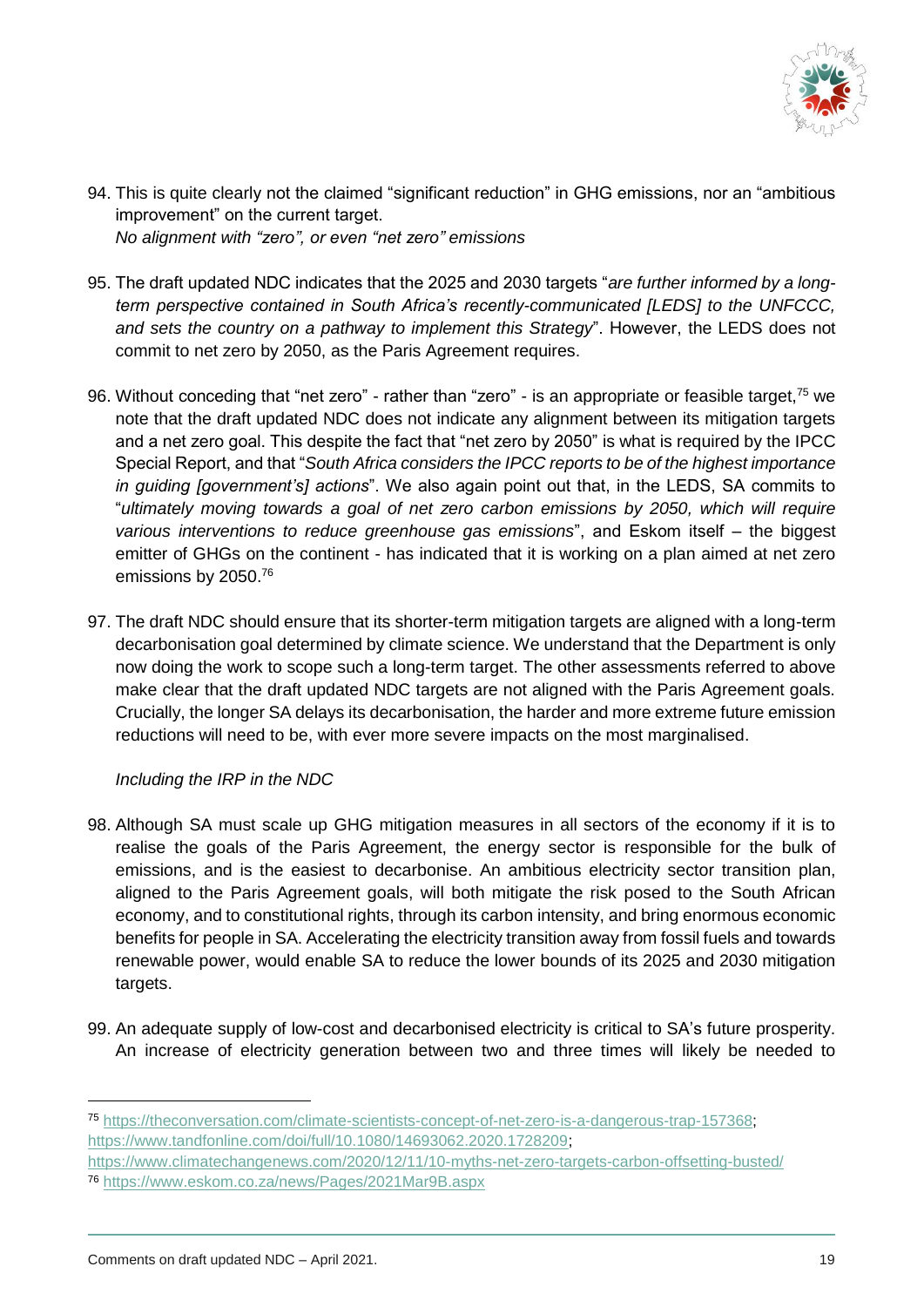

decarbonise hard-to-abate sectors.<sup>77</sup> Adhering to the IRP 2019 will likely put SA's alignment with the Paris Agreement goals beyond reach.

- 100.The draft NDC assumes that the IRP is fully implemented and that all the capacity for which it provides, is built. These includes 1500MW of new coal power and 3000MW of new gas power, in circumstances where this is neither least cost, nor required for energy security.<sup>78</sup> The IRP 2019 also assumes a completely unrealistic growth rate in electricity demand.
- 101.Since most of SA's emissions are from our coal-fired power generation, and electricity is the easiest and cheapest sector to decarbonise, the Department, by assuming that unnecessary and arguably unconstitutional fossil fuel projects should be hardcoded into the draft updated NDC - simply because they are in the IRP - is very clearly not demonstrating SA's "highest possible level of ambition", as required by the Paris Agreement.
- 102.Renewable energy is the most affordable and fastest way to provide energy access for all and rapid and extensive scaling up of renewable energy generation is the most cost-optimal energy pathway for the continent, and presents significant economic benefits and opportunities.<sup>79</sup> As indicated above, even Eskom – the biggest emitter of GHGs on the continent - has indicated that it is working on a plan aimed at net zero emissions by 2050.80
- 103.The **Alternative IRP Report** found that phasing out coal in the power sector by 2040 is cost optimal for SA to fulfil its commitment to the Paris Agreement temperature goal without significant impact on the economy, and that SA should be more ambitious in its mitigation policy.<sup>81</sup>
- 104.According to the report, reducing emissions below the level of the low-PPD by 2050 could be achieved through rapid decarbonisation of the electricity sector and fuel switching.<sup>82</sup> A "well below 2°C" compatible pathway is possible with only a 4% reduction in GDP in 2050 – translating to a delay of between 1 and 2 years in absolute terms in achieving the same economic growth

<sup>78</sup> [https://cer.org.za/news/no-decisions-about-our-energy-future-without-transparency-says-groundwork;](https://cer.org.za/news/no-decisions-about-our-energy-future-without-transparency-says-groundwork) [https://cer.org.za/news/environmental-justice-organisations-condemn-sas-plans-for-more-coal-electricity;](https://cer.org.za/news/environmental-justice-organisations-condemn-sas-plans-for-more-coal-electricity) [https://cer.org.za/news/cer-attorneys-to-warn-mps-of-the-dangers-of-new-coal-in-the-irp;](https://cer.org.za/news/cer-attorneys-to-warn-mps-of-the-dangers-of-new-coal-in-the-irp)

- [https://cer.org.za/wp-content/uploads/2020/05/Life-After-Coal-Comments\\_Determination-NERSA-](https://cer.org.za/wp-content/uploads/2020/05/Life-After-Coal-Comments_Determination-NERSA-Consultation-Paper-2_7.5.20.docx.pdf)[Consultation-Paper-2\\_7.5.20.docx.pdf;](https://cer.org.za/wp-content/uploads/2020/05/Life-After-Coal-Comments_Determination-NERSA-Consultation-Paper-2_7.5.20.docx.pdf) [https://cer.org.za/wp-content/uploads/2020/11/Letter-to-Minister-](https://cer.org.za/wp-content/uploads/2020/11/Letter-to-Minister-Mantashe_Request-for-Determination-Reasons-13-10-20.pdf)[Mantashe\\_Request-for-Determination-Reasons-13-10-20.pdf](https://cer.org.za/wp-content/uploads/2020/11/Letter-to-Minister-Mantashe_Request-for-Determination-Reasons-13-10-20.pdf)
- <sup>79</sup> See, for example: [https://meridianeconomics.co.za/wp-content/uploads/2020/07/Ambition.pdf;](https://meridianeconomics.co.za/wp-content/uploads/2020/07/Ambition.pdf) [https://meridianeconomics.co.za/wp-content/uploads/2021/03/Financial-support-needs-for-MP-Just-](https://meridianeconomics.co.za/wp-content/uploads/2021/03/Financial-support-needs-for-MP-Just-Transition_final_2.pdf)

- <sup>81</sup> Pages 13, 26, 37, 39.
- <sup>82</sup> Pages 9, 12, 29.

<sup>77</sup> Bataille, C. G. F. (2020). Physical and policy pathways to net-zero emissions in industry. WIREs Climate Change, 11(e633); International Energy Agency (IEA). (2020). Energy Technology Perspectives 2020. Report, September 2020.

[Transition\\_final\\_2.pdf](https://meridianeconomics.co.za/wp-content/uploads/2021/03/Financial-support-needs-for-MP-Just-Transition_final_2.pdf) ; [https://meridianeconomics.co.za/wp-content/uploads/2020/08/Power-sector-carbon](https://meridianeconomics.co.za/wp-content/uploads/2020/08/Power-sector-carbon-budgets-2020-v1.1.pdf)[budgets-2020-v1.1.pdf](https://meridianeconomics.co.za/wp-content/uploads/2020/08/Power-sector-carbon-budgets-2020-v1.1.pdf)

<sup>80</sup> <https://www.eskom.co.za/news/Pages/2021Mar9B.aspx>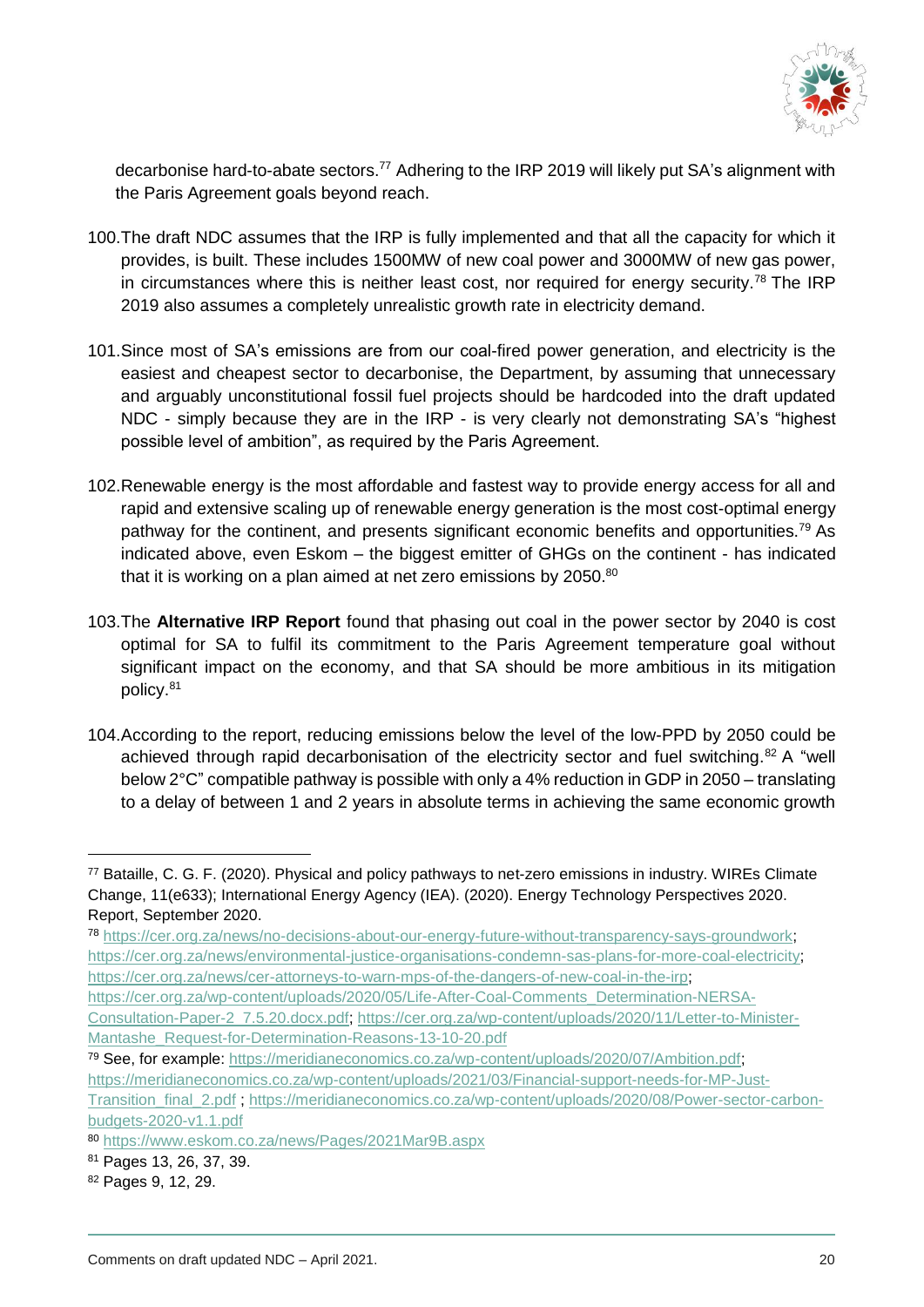

level in 2050.<sup>83</sup> The report found that the draft IRP 2018, which allocated more than 5Gt of GHGs to the electricity sector, should therefore significantly reduce this allocation in line with an economy-wide, least-cost allocation of emissions space to different sectors.<sup>84</sup> Even with no emissions constraint, the Alternative IRP reference case achieves lower emissions than the IRP budget.<sup>85</sup>

- 105.As the report points out, meeting the global temperature goal of "well below 2°C" will require moving below the low-PPD. "*It will be even more important under these circumstances to pursue rapid decarbonisation of the electricity sector, to avoid additional mitigation costs to the rest of the economy*". <sup>86</sup> For the least-cost mitigation scenario - a least-cost, low-carbon scenario compatible with the Paris Agreement's long-term temperature goal - a carbon constraint of 7.75 Gt CO<sub>2</sub>eq was imposed for the entire energy system, resulting in an allocation of 2.27 Gt CO<sub>2</sub>eq for the electricity sector for the 2021–2050 period.<sup>87</sup> This equated to reducing emissions below the low-PPD budget by around 20%, without imposing large costs on the economy. "*South Africa can achieve an 18.5% reduction in its emission budget below the 2°C-compatible low-PPD at relatively low cost to the economy. Meeting this more ambitious target requires accelerated investment in low-carbon technologies and accelerated decommissioning of high-carbonemitting assets, but is accompanied by an increasingly resilient and dynamic electrical grid in a future carbon-constrained world*". 88
- 106.**Meridian Economics** and the **Council for Scientific and Industrial Research's Ambitions Study** investigated the extent to which greater ambition is required in the power sector, using the concept of carbon budgets to indicate allocation of effort between the present and 2050, and accounting for the significant uncertainties inherent in moving from global to national to sector level carbon budgets. The findings show that the range of cumulative power sector emissions which would likely enable SA to meet the objectives of the Paris Agreement fall between 2.0 Gt – 3.4 Gt, with an emphasis on 2.3 Gt; whereas the IRP 2019 trajectory lies well outside of this range. <sup>89</sup> These findings align with UCT's research and international analysis on coal phase down.<sup>90</sup> The Ambitions Study demonstrates that, despite 10,000MW of Eskom's coal-fired capacity retiring this decade under the IRP 2019, this rate of decarbonisation is too slow to put SA on a long-term decarbonisation pathway that is aligned with the Paris Agreement goals.<sup>91</sup>

- <sup>84</sup> Pages 9, 31, 39
- <sup>85</sup> Pages 9, 31
- <sup>86</sup> Page 12.

- <sup>87</sup> Page 22, 26.
- <sup>88</sup> Page 14.

<sup>83</sup> Pages 9, 37, 39.

<sup>89</sup> <https://meridianeconomics.co.za/wp-content/uploads/2020/08/Power-sector-carbon-budgets-2020-v1.1.pdf> 90 The Alternative IRP Report; Burton, J., (2018). Coal transitions in South Africa. Understanding the implications of a 2C-compatible coal phase-out plan for South Africa; [https://www.carbonbrief.org/analysis](https://www.carbonbrief.org/analysis-why-coal-use-must-plummet-this-decade-to-keep-global-warming-below-1-5c)[why-coal-use-must-plummet-this-decade-to-keep-global-warming-below-1-5c;](https://www.carbonbrief.org/analysis-why-coal-use-must-plummet-this-decade-to-keep-global-warming-below-1-5c) Climate Analytics (2020). Global and regional coal phase-out requirements of the Paris Agreement: Insights from the IPCC Special Report on 1.5°C. Authors: Paola A Yanguas Para, Guarav Ganti, Robert Brecha, Bill Hare, Michiel Schaeffer, Ursula Fuentes.

<sup>91</sup> In order to achieve Paris alignment, the following further steps are required: 1. The coal fleet must be run at a lower utilisation rate than currently anticipated in the IRP 2019, resulting in emissions for the decade being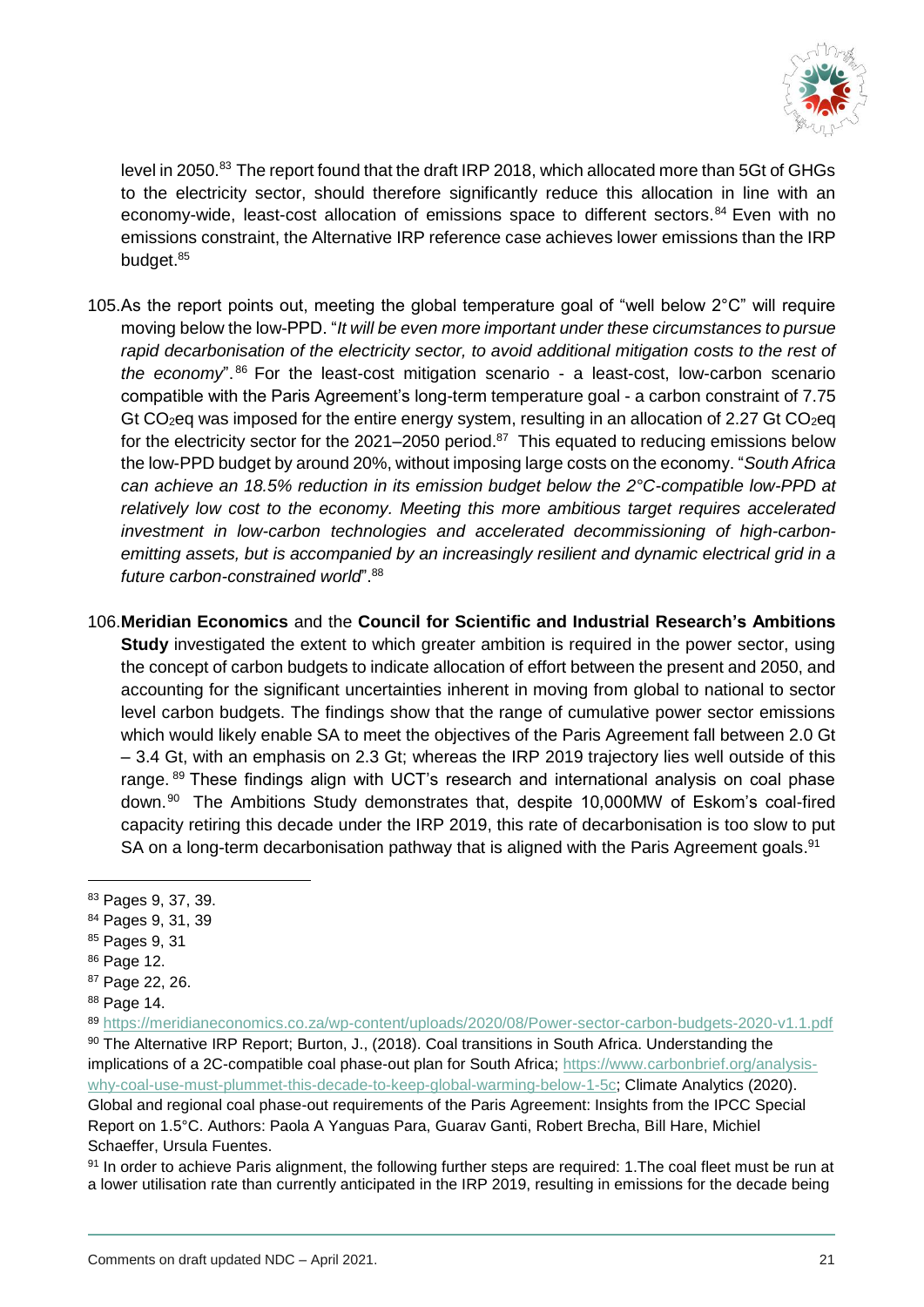

- 107.Even when taking real-world constraints into account, the cost increase of the most ambitious mitigation scenario considered (combining an ambitious renewable energy pathway and coal off by 2040) is associated with an electricity system cost increase of less than 2.5% compared to the Current Policy Reference Scenario. This ambitious mitigation scenario has cumulative carbon emissions of around 2.5Gt, close to that found in the Alternative IRP Report to be associated with a mitigation scenario aligned with 20% lower than  $2^{\circ}C$  (2.3Gt).<sup>92</sup> An ambitious renewable energy pathway would increase the overall system cost by little more than 1% relative to the current policy trajectory, but remove more than 25% of emissions - a reduction of 1000Mt. Further mitigation achieved by closing all coal by 2040 reduces emissions by nearly 1500Mt, with a cost increase below 2.5%. "*Whilst the cost differences between the current policy trajectory and these mitigation scenarios are marginal, the massive mitigation benefits are plainly real*".<sup>93</sup>
- 108.Compensation for the upfront additional costs of accelerated decarbonisation in electricity can be secured from the international climate finance community through an Eskom / SA Just (Energy) Transition Transaction, as can grant finance to cover Just Transition elements.<sup>94</sup> This would also provide catalytic finance to support SA's most affected coal workers and regions in the form of a 'Just Transition Fund'.<sup>95</sup>
- 109.In addition, the contribution of a large renewable energy roll-out to SA's green industrialisation, and its support for a just transition can further be maximised by industrial policy initiatives such as the South African Renewable Energy Masterplan which aims to localise most of the renewables value chain, including in regions that are negatively impacted by the coal transition.<sup>96</sup>

# 110.In its **submissions on the NDC**, <sup>97</sup> **Meridian Economics** sets out the following key messages:

a. SA can significantly accelerate its electricity sector transition ambition beyond the IRP 2019, putting the country on track to align with the Paris Agreement goals and reap massive socio-economic benefits domestically.

<sup>10%</sup> lower than the IRP. 2. Even if it could be financed, the 1500MW additional coal capacity anticipated in the IRP 2019 cannot be built. 3. A build rate of at least 6GW of new renewable energy capacity per annum must be achieved by 2026 (and possibly earlier given the delays with implementing the IRP and chronic power shortages), and maintained throughout the first NDC implementation period to: eliminate load shedding and keep the lights on during this decade; and provide a strong enough build rate to accommodate the acceleration of the coal fleet phase down in the 2030s.

<sup>92</sup> <https://meridianeconomics.co.za/wp-content/uploads/2020/07/Ambition.pdf>

<sup>93</sup> Page 51.

<sup>94</sup> [https://meridianeconomics.co.za/wp-content/uploads/2021/04/NDC-Submission\\_Meridian-Economics.pdf](https://meridianeconomics.co.za/wp-content/uploads/2021/04/NDC-Submission_Meridian-Economics.pdf)

<sup>95</sup> This could be channelled to support three key focus areas: 1, the establishment of an institutional structure to coordinate transition support efforts; 2. providing compensation, retraining and employability support for coal mining and coal power generation workers; and 3. assisting declining mining municipalities to upgrade public infrastructure and establishing the basic infrastructure for green industrial activity to attract manufacturing / industry investment.

<sup>96</sup> [https://meridianeconomics.co.za/wp-content/uploads/2021/04/NDC-Submission\\_Meridian-Economics.pdf](https://meridianeconomics.co.za/wp-content/uploads/2021/04/NDC-Submission_Meridian-Economics.pdf) 97 [https://meridianeconomics.co.za/wp-content/uploads/2021/04/NDC-Submission\\_Meridian-Economics.pdf](https://meridianeconomics.co.za/wp-content/uploads/2021/04/NDC-Submission_Meridian-Economics.pdf)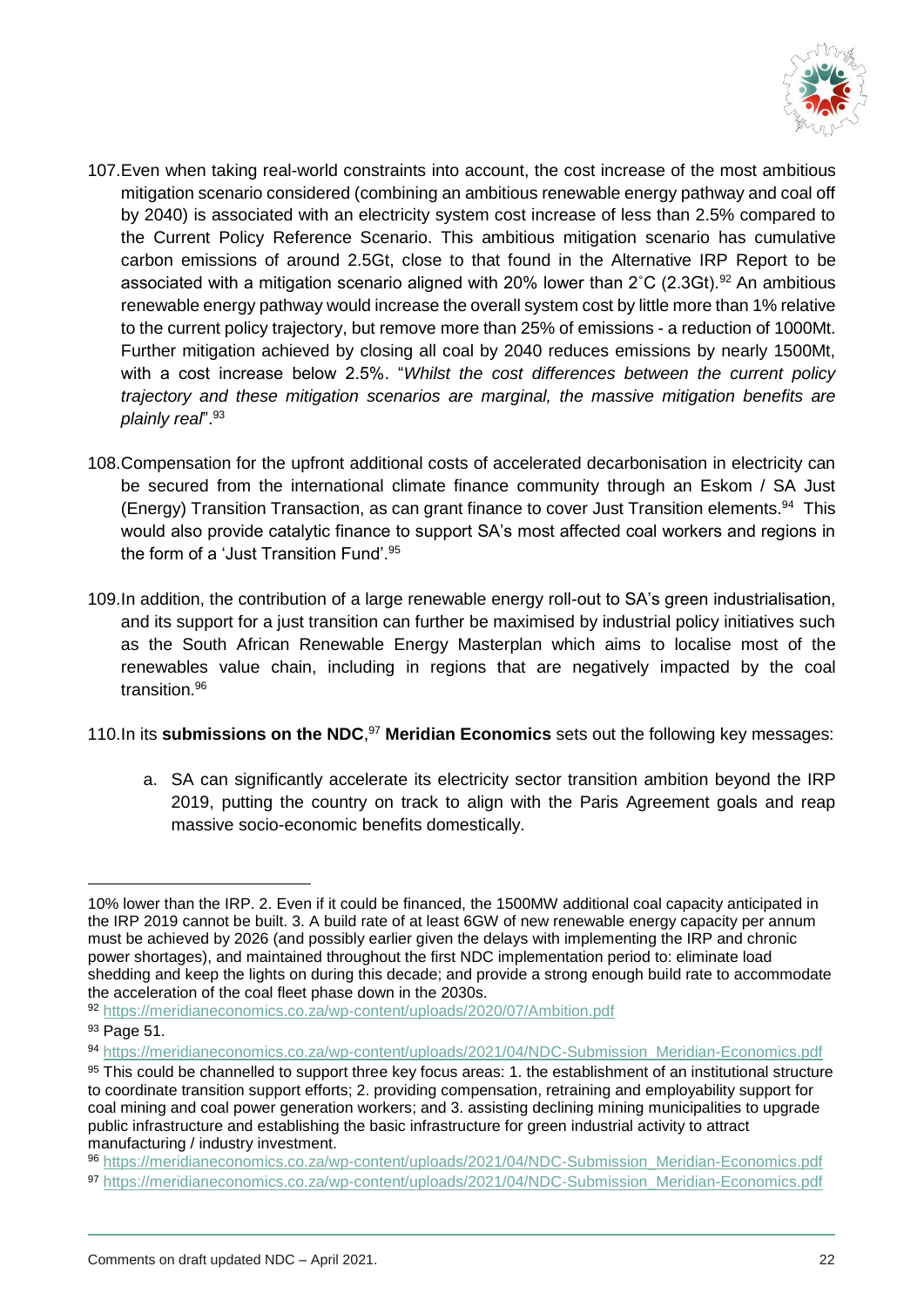

- b. Committing to this acceleration will put the country in "pole position" amongst emerging coal-dependent economies to secure large-scale climate finance to manage the unavoidable transition costs of moving away from legacy coal dependency.
- c. A bold level of electricity sector mitigation ambition will be required to secure this largescale climate finance assistance. However, this ambition simultaneously mitigates the high systemic risk of SA's carbon-intensive economy, provides a large green economic stimulus, and comes at no greater cost than that of the current IRP 2019.
- d. Given that the bulk of mitigation required during the implementation period of the first NDC comes from electricity, the offer of an accelerated electricity transition would enable SA to reduce the lower bounds of its 2025 and 2030 mitigation targets.
- e. As a result, SA's mitigation climate finance requirements would be commensurately increased, and front-loaded in the first half of the first NDC implementation period.
- 111.It is irrational to continue to invest in new coal generation and such other fossil fuels as are not least-cost, sustainable, nor required for energy security. Building 4500MW of new coal and gas projects - will lock the country into many decades of harmful air pollution, environmental degradation, GHG emissions, and seriously hamper SA's ability to meet ambitious emission reduction targets in the future. It will also have significant impacts on human rights. The Department should exclude all such projects from the draft updated NDC.

# **Conclusion**

- 112.It is clear that the mitigation targets in the draft updated NDC do not reflect SA's "*highest possible level of ambition, based on science and equity, in light of our national circumstance*s" (as indicated in the draft document and required by the Paris Agreement). Nor are the targets aligned with climate science. UCT's ESRG – which advised the Department – and various other technical assessments, have all concluded that the draft updated NDC targets are not Parisaligned.
- 113.As the Department knows, a failure to take more significant steps to reduce emissions in the short and medium term, will require steeper and deeper emission reduction cuts in future, with more severe consequences for the majority of South Africa's population, which does not have the resources to adapt to the impacts of climate change.
- 114.Given the scale of the challenge and the severity of the risks faced by SA, we call upon the Department to significantly increase its climate ambition. To create a more inclusive, sustainable future, and a just recovery from Covid-19, plans for unnecessary and harmful new fossil fuel projects must be cancelled, there must be a massive increase in funding for renewable energy and sustainable infrastructure, and GHG emitters must be held accountable for their impacts, and must set science-based decarbonisation strategies and emission reduction targets.